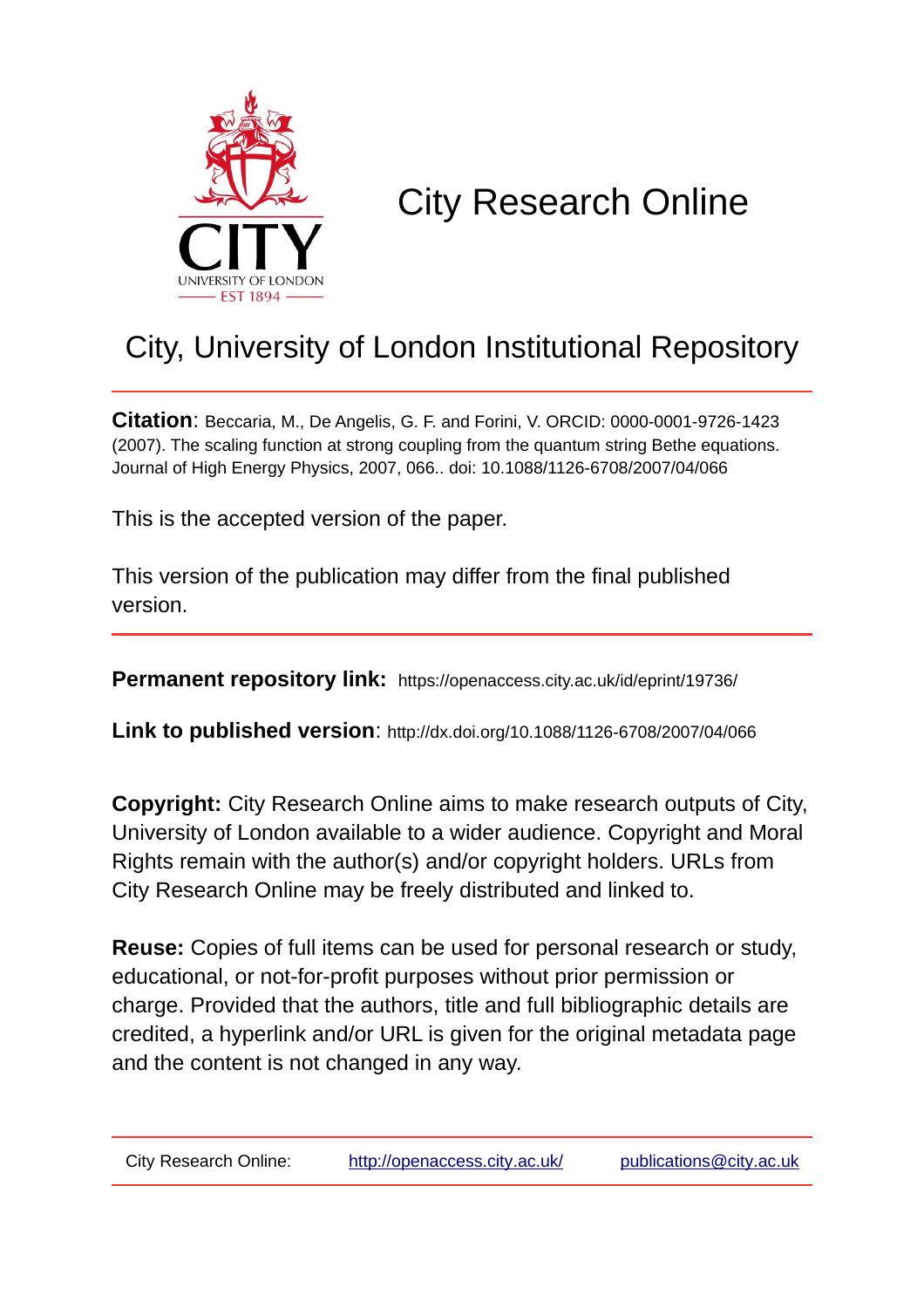### **The scaling function at strong coupling from the quantum string Bethe equations**

#### **Matteo Beccaria**

*Dipartimento di Fisica, Universita' del Salento, Via Arnesano, I-73100 Lecce INFN, Sezione di Lecce E-mail:* [matteo.beccaria@le.infn.it](mailto:matteo.beccaria@le.infn.it)

#### **Gian Fabrizio De Angelis**

*Dipartimento di Fisica, Universita' del Salento, Via Arnesano, I-73100 Lecce INFN, Sezione di Lecce E-mail:* [deangelis@le.infn.it](mailto:deangelis@le.infn.it)

#### **Valentina Forini**

*Dipartimento di Fisica, Universita' di Perugia, Via A. Pascoli, I-06123 Perugia INFN, Sezione di Perugia and Humboldt-Universit¨at zu Berlin, Institut f ¨ur Physik, Newtonstraße 15, D-12489 Berlin E-mail:* [forini@pg.infn.it,forini@physik.hu-berlin.de](mailto:forini@pg.infn.it,forini@physik.hu-berlin.de )

ABSTRACT: We study at strong coupling the scaling function describing the large spin anomalous dimension of twist two operators in  $\mathcal{N} = 4$  super Yang-Mills theory. In the spirit of AdS/CFT duality, it is possible to extract it from the string Bethe Ansatz equations in the  $\mathfrak{sl}(2)$  sector of the  $AdS_5 \times S^5$  superstring. To this aim, we present a detailed analysis of the Bethe equations by numerical and analytical methods. We recover several short string semiclassical results as a check. In the more difficult case of the long string limit providing the scaling function, we analyze the strong coupling version of the Eden-Staudacher equation, including the Arutyunov-Frolov-Staudacher phase. We prove that it admits a unique solution, at least in perturbation theory, leading to the correct prediction consistent with semiclassical string calculations.

KEYWORDS: integrable quantum field theory, integrable spin chains (vertex models), quantum integrability (Bethe ansatz).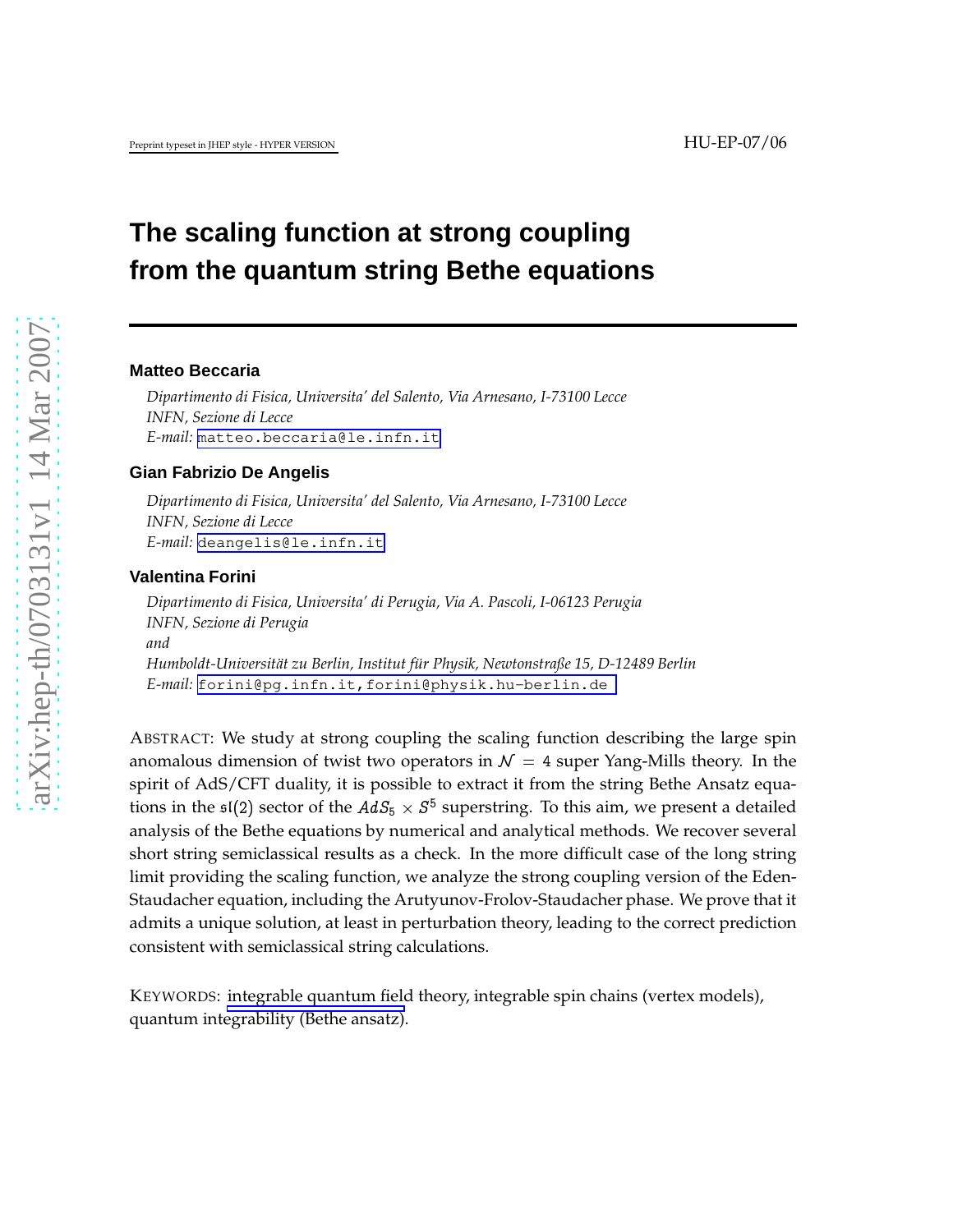#### **Contents**

| 1. |                                                                          | Introduction                                             | 1  |  |  |  |
|----|--------------------------------------------------------------------------|----------------------------------------------------------|----|--|--|--|
| 2. | Gauge Bethe Ansatz predictions for the scaling function without dressing |                                                          |    |  |  |  |
|    | 2.1                                                                      | Input from string theory: Dressing corrections           | 4  |  |  |  |
| 3. | Strong coupling regime and the string Bethe equations                    |                                                          |    |  |  |  |
|    | 3.1                                                                      | The String Bethe equations and their numerical solution  | 7  |  |  |  |
|    | 3.2                                                                      | Short string in the GKP limit                            | 8  |  |  |  |
|    | 3.3                                                                      | Short string in the BMN limit                            | 9  |  |  |  |
|    | 3.4                                                                      | Long string limit and the scaling function               | 9  |  |  |  |
| 4. | The strong coupling ES equation                                          |                                                          |    |  |  |  |
|    | 4.1                                                                      | Leading order at strong coupling                         | 11 |  |  |  |
|    | 4.2                                                                      | NLO order at strong coupling                             | 13 |  |  |  |
|    | 4.3                                                                      | NNLO order at strong coupling                            | 14 |  |  |  |
|    | 4.4                                                                      | Numerical integration of the strong coupling ES equation | 15 |  |  |  |
| 5. |                                                                          | <b>Conclusions</b>                                       | 16 |  |  |  |

#### **1. Introduction**

The *n*-gluon maximally helicity violating (MHV) amplitudes in planar  $\mathcal{N} = 4$  SYM obey very remarkable iterative relations [\[1](#page-17-0), [2, 3](#page-18-0)] suggesting solvability or even integrability of the maximally supersymmetric gauge theory. The main ingredient of the construction is the so-called *scaling function* defined in terms of the large spin anomalous dimension of leading twist operators in the gauge theory [\[4](#page-18-0)]. The scaling function can be obtained by considering operators in the  $\mathfrak{sl}(2)$  sector of the form

$$
\text{Tr}\,\left\{\mathcal{D}^S Z^L + \text{permutations}\right\}.\tag{1.1}
$$

The classical dimension is  $S + L$ , so L is the twist, with minimal value  $L = 2$ . The minimal anomalous dimension in this sector is predicted to scale at large spin S as

$$
\Delta - S = f(g) \log S + \mathcal{O}(S^0), \tag{1.2}
$$

where the planar 't Hooft coupling is defined as usual by

$$
g^2 = \frac{\lambda}{16 \pi^2}, \qquad \lambda = N g_{YM}^2. \tag{1.3}
$$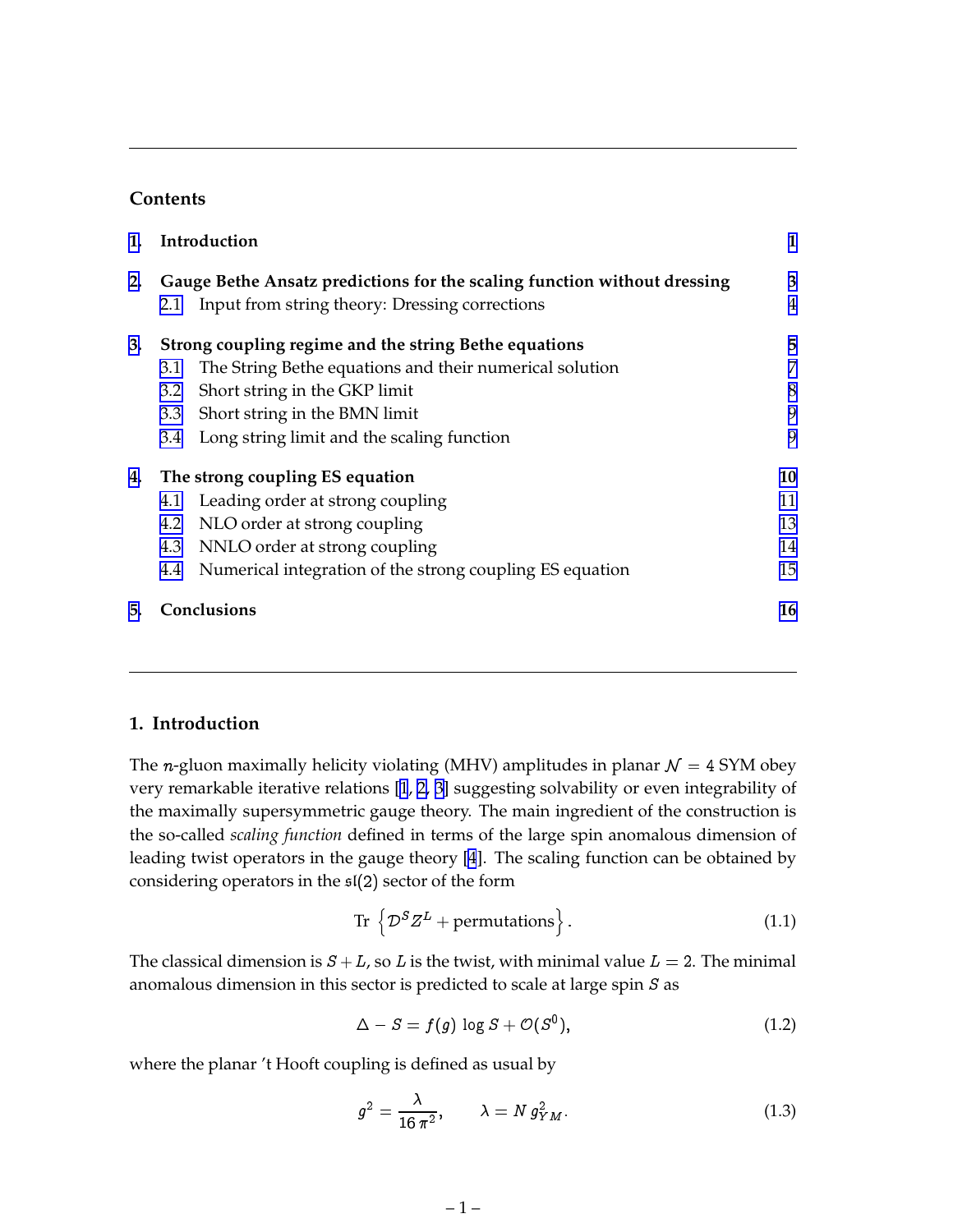The one and two loops explicit perturbative calculation of  $f(g)$  is described in [[5](#page-18-0), [6](#page-18-0), [7](#page-18-0)] and [\[8, 9](#page-18-0)]. Based on the QCD calculation [[10](#page-18-0)], the three-loop  $\mathcal{O}(g^{\mathfrak{b}})$  calculation is performed in [\[11](#page-18-0), [12\]](#page-18-0) by exploiting the so-called trascendentality principle (KLOV).

In principle, one would like to evaluate the scaling function, possibly at all loop order by Bethe Ansatz methods exploiting the conjectured integrability of SYM. This strategy has been started in [\[13](#page-18-0)]. In that paper, an integral equation providing  $f(g)$  is proposed by taking the large spin limit of the Bethe equations [[14\]](#page-18-0). Its weak coupling expansion disagrees with the four loop contribution. The reason of this discrepancy is well understood. The Bethe Ansatz equations contain a scalar phase, the dressing factor, which is not constrained by the superconformal symmetry of the model. Its effects at weak-coupling show up precisely at the fourth loop order.

A major advance was done by Beisert, Eden and Staudacher (BES) in [[15\]](#page-18-0). In the spirit of AdS/CFT duality, they considered the dressing factor at strong coupling. In that regime, it has been conjectured a complete asymptotic series for the dressing phase [[16](#page-18-0)]. This has been achieved by combining the tight constrains from integrability, explicit 1 loop  $\sigma$ -model calculations [[17](#page-18-0), [18](#page-18-0), [19](#page-18-0), [20](#page-18-0)] and crossing symmetry [[21\]](#page-19-0). By an impressive insight, BES proposed a weak-coupling all-order continuation of the dressing. Including it in the ES integral equation they obtained a new (BES) equation with a rather complicated kernel. The predicted analytic four-loop result agrees with the KLOV principle. Very remarkably, an explicit and independent perturbative 4-loop calculation of the scaling function appeared in [[22\]](#page-19-0). In the final stage, the 4-loop contribution is evaluated numerically with full agreement with the BES prediction.

This important result is one of the main checks of AdS/CFT duality. Indeed, a non trivial perturbative quantity is evaluated in the gauge theory by using in an essential way input data taken from the string side.

As a further check, one would like to recover at strong coupling the asymptotic behavior of the scaling function, as predicted by the usual semiclassical expansions of spinning string solutions [[23, 24](#page-19-0), [25](#page-19-0)]. Actually, the BES equation passes this check, partly numerically [[26\]](#page-19-0) and partly by analytical means [\[27](#page-19-0)]. One could say that this is a check that nothing goes wrong if one performs the analytic continuation of the dressing phase from strong to weak coupling.

From a different perspective, one would like to close this logical circle and check that the same result is obtained in the framework of the quantum string Bethe equations proposed originally in [\[17\]](#page-18-0). Indeed, it would be very nice to show that these equations reproduce the scaling function in the suitable long string limit. Also, one expects to find some simplifications due to the fact that only the first terms in the strong coupling expression of the dressing must be dealt with. On the other side, the BES equation certainly requires all the weak-coupling terms if it has to be extrapolated at large coupling.

In this paper, we pursue this approach. As a first step, we study numerically the quantum Bethe Ansatz equations in the  $\mathfrak{sl}(2)$  sector and check various results not directly related to the scaling function. Then, we work out the long string limit which is relevant to the calculation of  $f(g)$ . From our encouraging numerical results, we move to an analytical study of a new version of the BES equation suitable for the string coupling region. This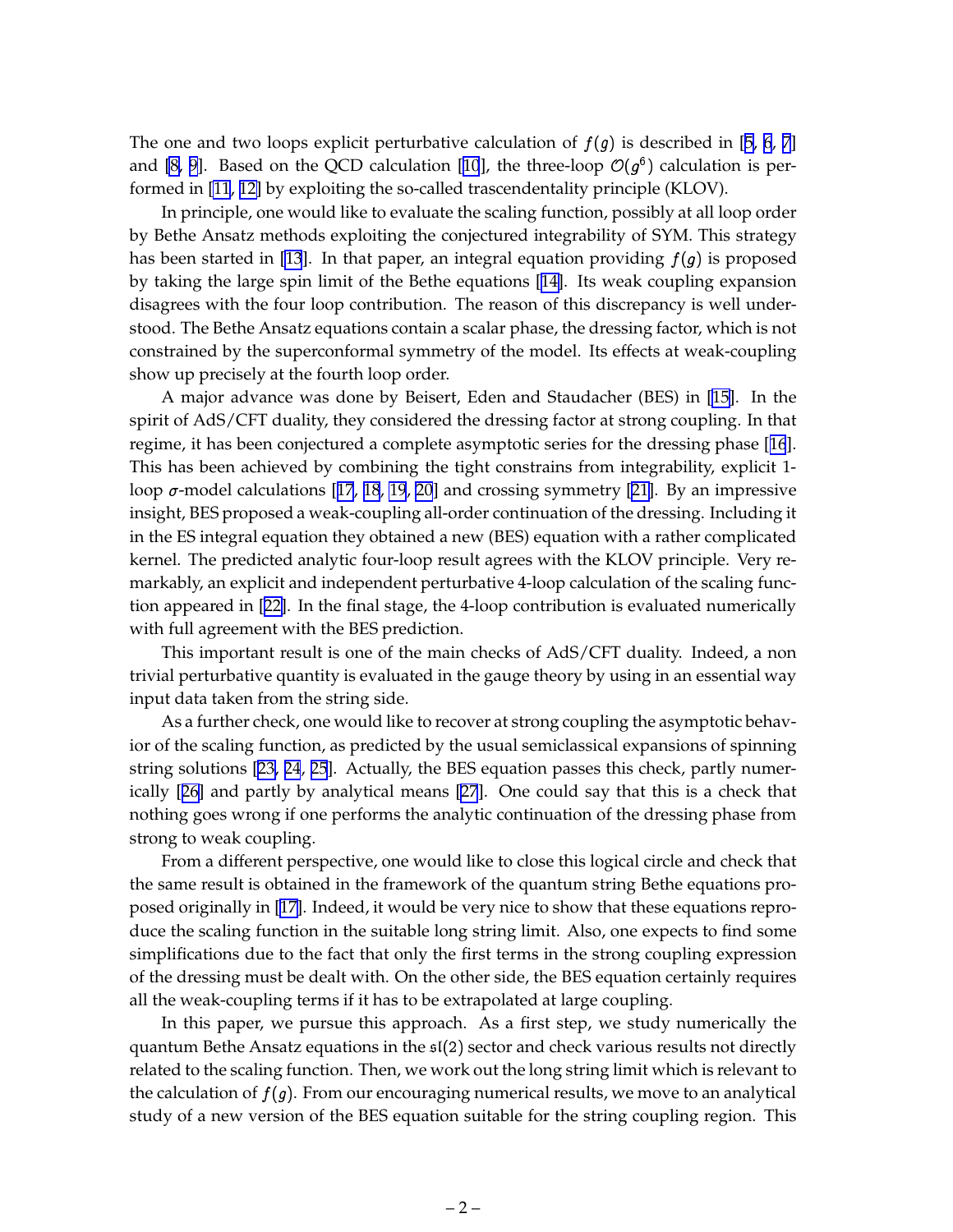<span id="page-4-0"></span>equation has been first derived by Eden and Staudacher in [\[13](#page-18-0)] as a minor result. Indeed, it has been left over because the main interest was focusing on matching the weak-coupling 4-loop prediction. However, we believe that it is a quite comfortable tool if the purpose is that of reproducing the strong coupling behavior of the scaling function. We indeed prove that the solution described in [\[27\]](#page-19-0) is the unique solution of the strong coupling ES equation.

The plan of the paper is the following. In Sec. (2) we recall the Bethe Ansatz equations valid in the  $\mathfrak{sl}(2)$  sector of  $\mathcal{N}=4$  SYM without and with dressing corrections. In Sec. [\(3\)](#page-6-0) we present various limits obtained in the semiclassical treatment of the  $AdS_5\times S^5$  superstring. We present our results for short and long string configurations. In Sec. ([4](#page-11-0)) we analyze the strong coupling ES equation building explicitly its solution and checking that it agrees with the result of [[27](#page-19-0)]. We also investigate numerically the equation without making any strong coupling expansion to show that the equation is well-defined. Sec. [\(5](#page-17-0)) is devoted to a summary of the presented results.

#### **2. Gauge Bethe Ansatz predictions for the scaling function without dressing**

In the seminal paper [\[13](#page-18-0)], Eden and Staudacher (ES) proposed to study the scaling function in the framework of the Bethe Ansatz for the  $\mathfrak{sl}(2)$  sector of  $\mathcal{N}=4$  SYM. The states to be considered in this rank-1 perturbatively closed sector take the general form

$$
\operatorname{Tr}\left\{ \left(\mathcal{D}^{s_1} \ Z\right) \ \cdots \left(\mathcal{D}^{s_L} \ Z\right) \right\}, \quad s_1 + \cdots + s_L = S. \tag{2.1}
$$

They are associated to the states of an integrable spin chain. The anomalous dimension  $\Delta$ is related to the chain energies by

$$
\Delta = L + S + E_{L,S}(g). \tag{2.2}
$$

The all-loop conjectured Bethe Ansatz equations valid for  $E_{L,S}$  up to wrapping terms are fully described in [[28,](#page-19-0) [14](#page-18-0)]. Some explicit tests are can be found in [\[29](#page-19-0), [30](#page-19-0)]. The Bethe Ansatz equations for the roots  $\{u_k\}_{1\leq k\leq S}$  are

$$
\left(\frac{x_k^+}{x_k^-}\right)^L = \prod_{j\neq k}^S \frac{x_k^- - x_j^+}{x_k^+ - x_j^-} \frac{1 - \frac{g^2}{x_k^+ x_j^-}}{1 - \frac{g^2}{x_k^- x_j^+}}, \qquad x_k^+ = x\left(u_k \pm \frac{i}{2}\right), \tag{2.3}
$$

where we have defined the maps

$$
x(u) = \frac{u}{2} \left( 1 + \sqrt{1 - \frac{4 g^2}{u^2}} \right), \qquad u(x) = x + \frac{g^2}{x}.
$$
 (2.4)

The solutions of Eq. (2.3) must obey the following constraint to properly represent single trace operators

$$
\prod_{k=1}^{S} \frac{x_k^+}{x_k^-} = 1.
$$
\n(2.5)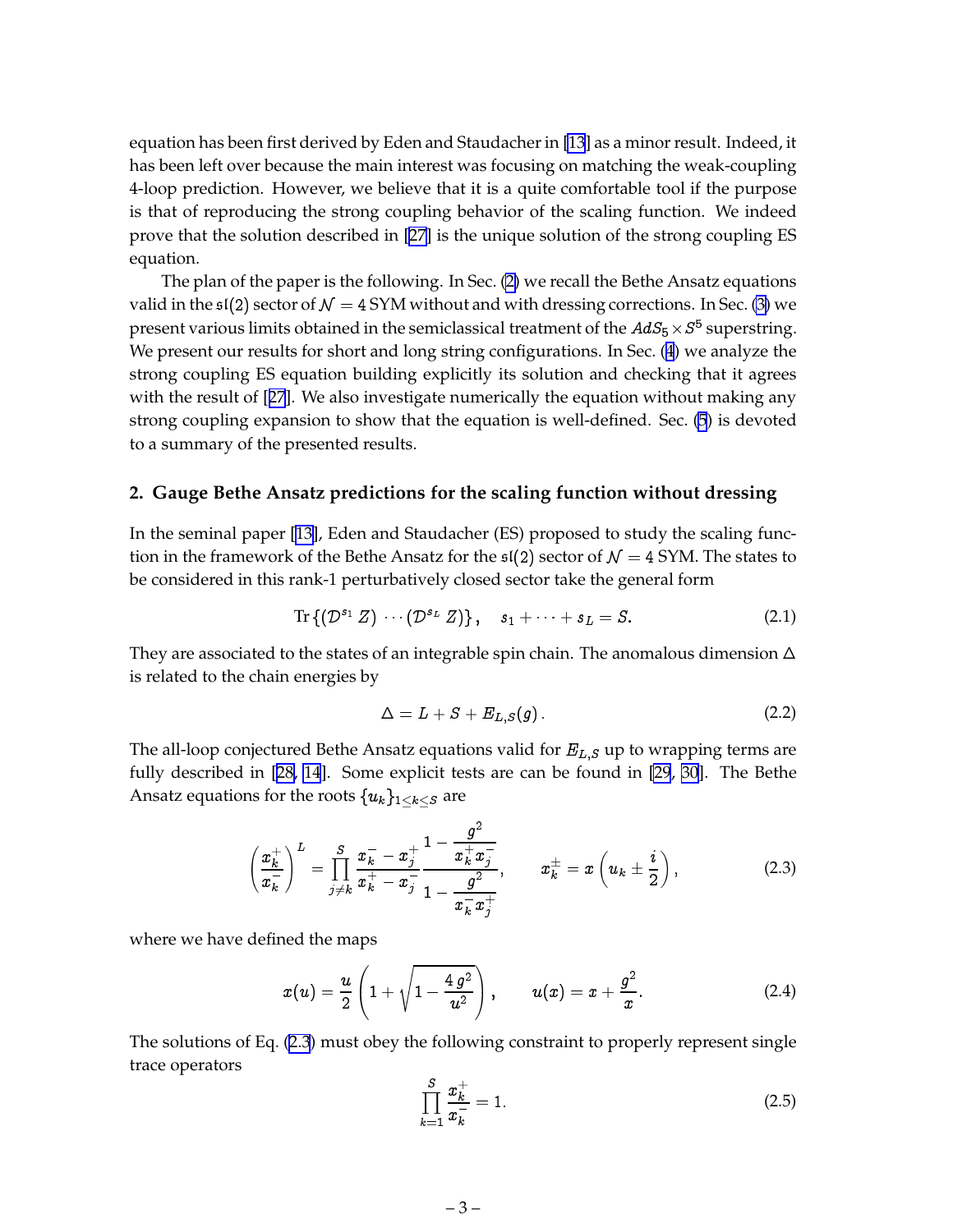<span id="page-5-0"></span>The quantum part of the anomalous dimension, *i.e.* the chain spectrum, is obtained from

$$
E_{L,S}(g) = 2 g^2 \sum_{s=1}^{S} \left( \frac{i}{x_k^+} - \frac{i}{x_k^-} \right).
$$
 (2.6)

Taking the large S limit of the Bethe Ansatz equations, ES obtain the following representation of the scaling function

$$
f(g) = 8 g2 - 64 g4 \int_0^{\infty} dt \,\sigma(t) \, \frac{J_1(2 g t)}{2 g t}, \qquad (2.7)
$$

where  $\sigma$  is the solution of the integral equation

$$
\sigma(t) = \frac{t}{e^t - 1} \left[ \frac{J_1(2\,gt)}{2\,gt} - 4\,g^2 \int_0^\infty dt' \, K_m(2\,gt, 2\,gt') \, \sigma(t') \right],\tag{2.8}
$$

with the (so-called *main*) kernel

$$
K_m(t,t') = \frac{J_1(t) J_0(t') - J_0(t) J_1(t')}{t - t'}.
$$
\n(2.9)

Notice that given  $\sigma(t)$  we can simply write  $f(g) = 16 \, g^2 \, \sigma(0)$  [[31\]](#page-19-0). These equations are independent on the twist which drops in the large  $S$  limit. This is important since the scaling function is expected to be universal [[32,](#page-19-0) [13](#page-18-0)] and therefore can be computed at large twist.

Unfortunately, the perturbative expansion of  $f(g)$  disagrees at 4 loops with the explicit calculation in the gauge theory. This is well known to be due to the missing contribution of the dressing phase.

#### **2.1 Input from string theory: Dressing corrections**

The effect of dressing is discussed in [[15](#page-18-0)] to which we defer the reader for general discussions about its origin and necessity. The Bethe equations are corrected by a universal dressing phase according to

$$
\left(\frac{x_k^+}{x_k^-}\right)^L = \prod_{j\neq k}^S \frac{x_k^- - x_j^+}{x_k^+ - x_j^-} \frac{1 - \frac{g^2}{x_k^+ x_j^-}}{1 - \frac{g^2}{x_k^- x_j^+}} e^{2 i \theta_{kj}}.
$$
\n(2.10)

The general perturbative expansion of the dressing phase is  $[17, 33]$  $[17, 33]$  $[17, 33]$  $[17, 33]$ <sup>1</sup>

$$
\theta_{kj} = \sum_{r \geq 2} \sum_{\nu \geq 0} \sum_{\mu \geq \nu} \left( g^2 \right)^{r+\nu+\mu} \beta_{r,r+1+2\nu}^{(r+\nu+\mu)} \left[ q_r(p_k) q_{r+1+2\nu}(p_j) - (k \leftrightarrow j) \right], \tag{2.11}
$$

where the higher order charges  $q_r(p)$  are [\[34\]](#page-19-0)

$$
q_r(p) = \frac{2 \sin \left(\frac{r-1}{2}p\right)}{r-1} \left(\frac{\sqrt{1+16 g^2 \sin^2 \frac{p}{2}}-1}{4 g^2 \sin \frac{p}{2}}\right)^{r-1}.
$$
 (2.12)

<sup>&</sup>lt;sup>1</sup>This general formula holds unchanged in various deformations of the SYM theory [\[35](#page-19-0), [36](#page-19-0)], see for ex. [[37\]](#page-19-0).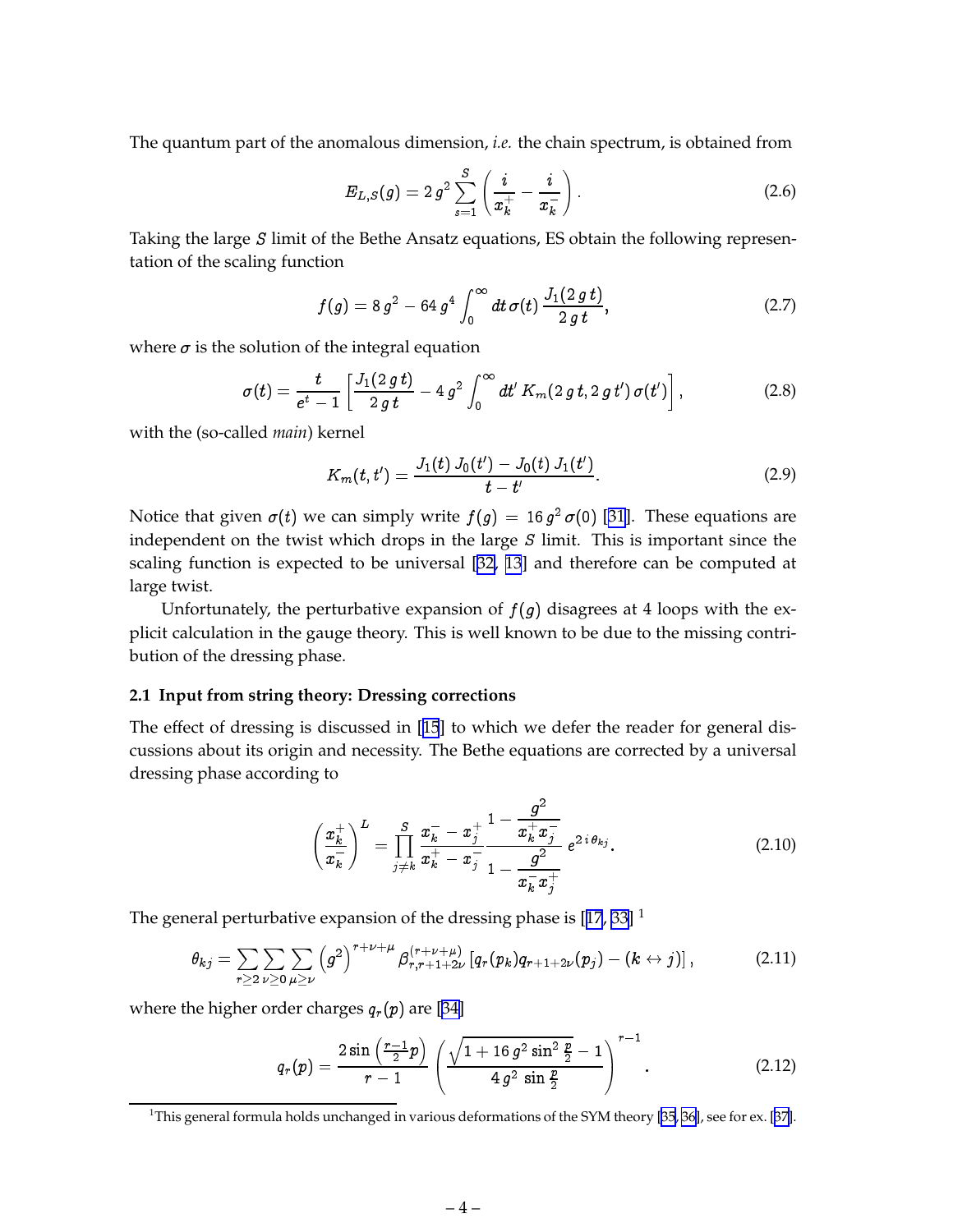<span id="page-6-0"></span>The first non trivial constant is  $\beta_{2,3}^{(0)} \neq 0$ . Indeed,  $\beta_{2,3}^{(2)} = 0$  consistently with the 3-loops agreement with explicit perturbation theory.

The proposed coefficients for the all-order weak-coupling expansion of the dressing phase [[16\]](#page-18-0) are given in [\[15](#page-18-0)] (see also [[38](#page-19-0)] and [[39](#page-20-0)]). They read

$$
\beta_{r,r+1+2\nu}^{(r+\nu+\mu)} = 2(-1)^{r+\mu+1}\frac{(r-1)(r+2\nu)}{2\mu+1}\binom{2\mu+1}{\mu-r-\nu+1}\binom{2\mu+1}{\mu-\nu}\zeta(2\mu+1) \qquad (2.13)
$$

and zero if  $\mu - r - \nu + 1 < 0$ . This proposal is completely equivalent to a precise modification of the kernel of the integral equation. It amounts to the replacement

$$
K_m(t,t') \to K_m(t,t') + 2 K_c(t,t'), \qquad (2.14)
$$

where the dressing kernel can be written

$$
K_c(t,t') = 4 g^2 \int_0^\infty dt'' K_1(t, 2 g t'') \frac{t''}{e^{t''}-1} K_0(2 g t'', t'), \qquad (2.15)
$$

with

$$
K_0(t,t') = \frac{t J_1(t) J_0(t') - t' J_1(t') J_0(t)}{t^2 - (t')^2},
$$
\n(2.16)

$$
K_1(t,t') = \frac{t'\,J_1(t)\,J_0(t') - t\,J_1(t')\,J_0(t)}{t^2 - (t')^2}.
$$
\n(2.17)

The modified integral equation can be exploited to compute the perturbative expansion of  $f(g)$ . Now, there is agreement with the 4 loop explicit calculation. As we stressed in the Introduction, it is very remarkable that this weak coupling agreement is found with various inputs from string theory. In this sense, this is a powerful check of AdS/CFT duality.

#### **3. Strong coupling regime and the string Bethe equations**

As we explained, the BES equation is obtained by including in the ES equation an allorder weak-coupling expansion of the dressing phase. This expansion comes from a clever combination of string theory inputs and constraints from integrability. In our opinion, this is the essence of the integrability approach to AdS/CFT duality. As a consistency check, one would like to recover from the BES equation the known semiclassical predictions valid in the  $AdS_5 \times S^{\mathfrak{d}}$  superstring at large coupling.

There are indeed several limits that can be computed. The semiclassical limit is eval-uated in terms of the BMN-like [[40](#page-20-0)] scaled variables which are kept fixed as  $\lambda \to \infty$ 

$$
\frac{E}{\sqrt{\lambda}}, \frac{J}{\sqrt{\lambda}}, \frac{S}{\sqrt{\lambda}}, \tag{3.1}
$$

where E, J, S are the semiclassical energy of a string rotating in  $S^5$  with angular momentum *J* and spinning in  $AdS_5$  with spin *S*. The classical solution, and the first quantum corrections as well, are described in [[23, 24](#page-19-0), [25](#page-19-0)].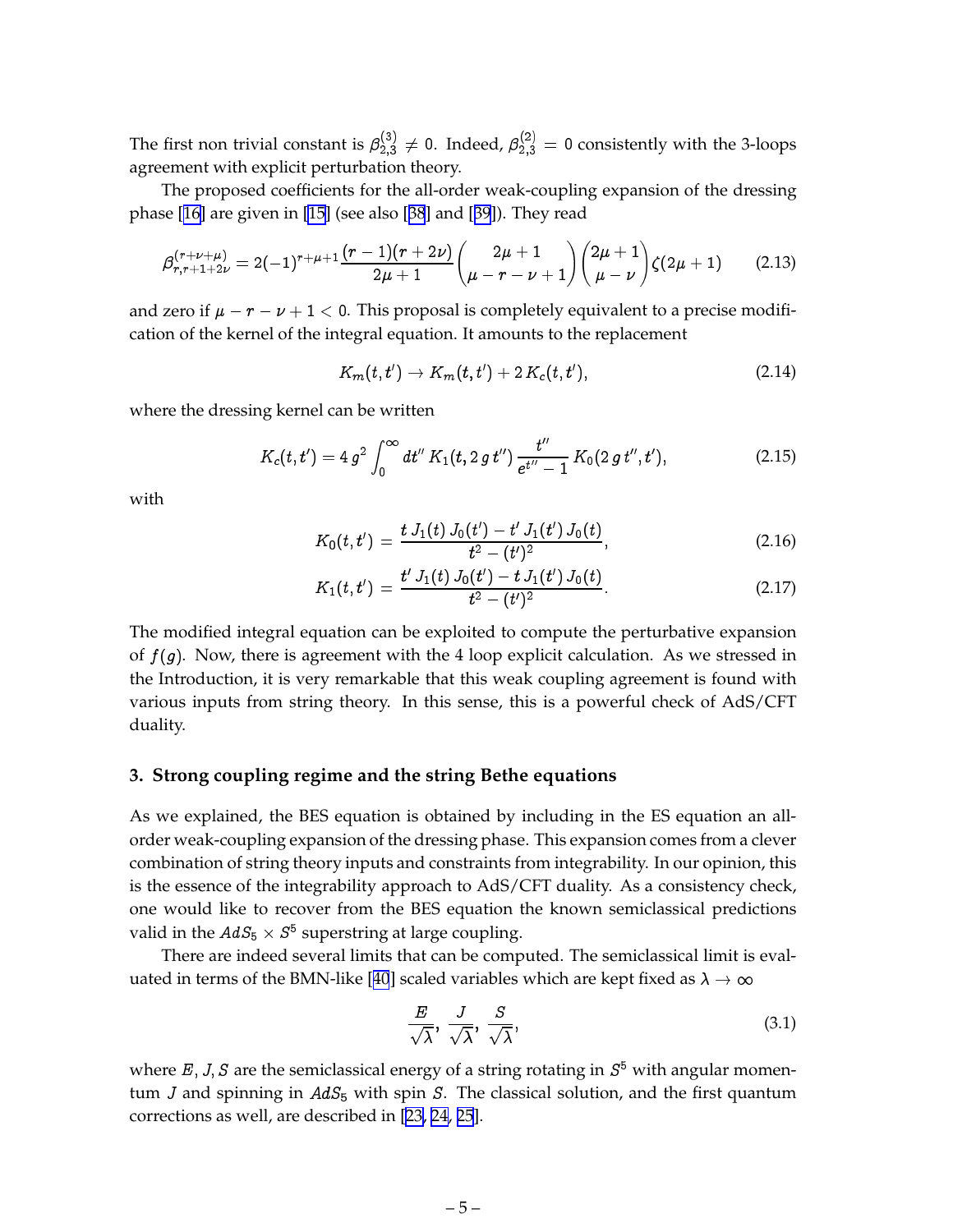The simplest limits that can be considered are those describing short strings that do not probe AdS regions with large curvature. We call them

short-GKP, 
$$
\frac{J}{\sqrt{\lambda}} \ll 1, \frac{S}{\sqrt{\lambda}} \ll 1
$$
,  $E = \sqrt{J^2 + 2 S \sqrt{\lambda}}$ , (3.2)

s and the state of the state of the

short-BMN, 
$$
\frac{J}{\sqrt{\lambda}}
$$
 fixed,  $\frac{S}{\sqrt{\lambda}} \ll 1$ ,  $E = J + S \sqrt{1 + \frac{\lambda}{J^2}}$ . (3.3)

The scaling function is instead reproduced in the simplest long string limit which reads

long string, 
$$
\frac{J}{\sqrt{\lambda}} \ll 1, \frac{S}{\sqrt{\lambda}} \gg 1
$$
,  $\therefore E = S + f(\lambda) \log S$ . (3.4)

In this limit, one can read the strong coupling behavior of the scaling function which is

$$
f_{\text{string}}(g) = 4 g - \frac{3}{\pi} \log 2 + \cdots \qquad (3.5)
$$

A first attempt to solve numerically the integral equation is described in [[26](#page-19-0)]. The BES equation is solved in a discrete series of Bessel modes and the result is a numerical profile of the scaling function shown in Fig. (1) of that paper. The lower curve is the scaling function taking into account the conjectured dressing and well reproduces the string prediction.

Recently, the leading term of  $f(g)$  has been obtained analytically in [\[27](#page-19-0)], including the analytic expression of the Bethe roots densities in the strong coupling limit.

An intriguing feature of Fig. (1) in [[26\]](#page-19-0) is that the strong coupling behavior starts very early, namely at  $g \, \simeq \, 1.$  The long string behavior should be visible at  $S/\sqrt{\lambda} \, \gg \, 1$  which at  $g = 1$  means  $S \gg 13$ . One can ask if it is possible to explore numerically the Bethe equations in the gauge theory up to  $g \simeq 1$  and with  $S = \mathcal{O}(100)$  to extract the scaling function. Actually, this is a hard task. At  $g \simeq 1$  the regime is not perturbative. The complete dressing should be resummed and it is not easy to do that, although some very interesting results have been presented in [[15](#page-18-0)].

An alternative *hybrid* approach would be that of taking the string Bethe equations with leading dressing. This should be enough to study the leading terms of  $f(g)$  at strong coupling. Of course, the problem is now that  $g$  must be large and then  $S$  must be unrealistically large to deal with the numerical solution. However, not much is known about the properties of the strong coupling dressing expansion. It is divergent, but possibly asymptotic. Therefore, it would be difficult to estimate its accuracy at  $g \simeq 1$ .

In the next Section, we illustrate the detailed exploration of the above three limits.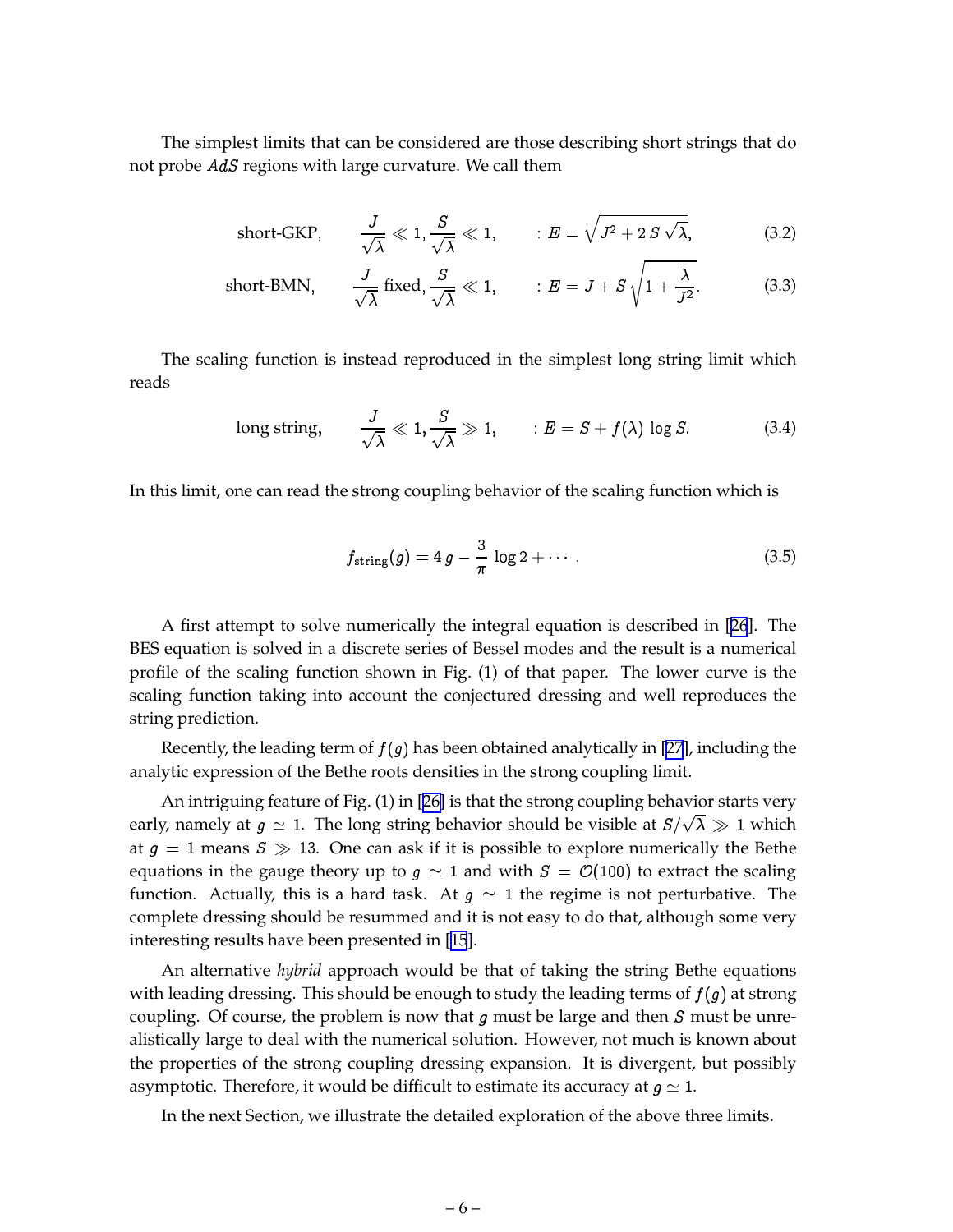#### <span id="page-8-0"></span>**3.1 The String Bethe equations and their numerical solution**

For the subsequent analysis it is convenient to pass to the p variables defining

$$
p(u) = -i \log \frac{x^+(u)}{x^-(u)}, \qquad (3.6)
$$

$$
x^{\pm}(p) = \frac{e^{\pm \frac{i p}{2}}}{4 \sin \frac{p}{2}} \left(1 + \sqrt{1 + 16 g^2 \sin^2 \frac{p}{2}}\right), \tag{3.7}
$$

$$
u(p) = \frac{1}{2} \cot \frac{p}{2} \sqrt{1 + 16 g^2 \sin^2 \frac{p}{2}}.
$$
 (3.8)

The loop corrections to the energy are now

$$
E_{L,S}(g) = \sum_{k=1}^{S} \left( \sqrt{1 + 16 g^2 \sin^2 \frac{p_k}{2}} - 1 \right), \tag{3.9}
$$

where  $\{p_k\}$  are obtained by solving the Bethe equations with dressing Eq. [\(2.10](#page-5-0)). At strong coupling, we use the leading dressing phase and write the string Bethe equations in logarithmic form as

$$
i \, L \, p_k \ = \ \sum_{j \neq k} \left\{ \log \left( \frac{x_k^- - x_j^+}{x_k^+ - x_j^-} \frac{1 - \frac{g^2}{x_k^- x_j^+}}{1 - \frac{g^2}{x_k^+ x_j^-}} \right) + \right. \tag{3.10}
$$

$$
+2 i (u_k - u_j) \log \left( \frac{1 - \frac{g^2}{x_k^2 x_j^+}}{1 - \frac{g^2}{x_k^+ x_j^+}} \frac{1 - \frac{g^2}{x_k^+ x_j^-}}{1 - \frac{g^2}{x_k^- x_j^-}} \right) + 2 \pi i \, \varepsilon(p_k) \tag{3.11}
$$

where  $\varepsilon(x) = x/|x|$  and we have utilized the  $p \to -p$  symmetry of the solution for the ground state as well as its known mode numbers [[13\]](#page-18-0).

The numerical solution of the String Bethe equations is perfectly feasible. The techniques have already been illustrated in the two compact rank-1 subsectors su(2) and  $\mathfrak{su}(1|1)$  as discussed in [\[41](#page-20-0), [42\]](#page-20-0).

First, we solve the equations at  $\lambda = 0$ . This is the one-loop contribution. It is known exactly at  $L = 2$ . The Bethe roots are obtained, for an even spin S, as the roots of the resolvent polynomial [\[43](#page-20-0), [13](#page-18-0)]

$$
\prod_{s}(u-u_{s})\sim {}_{3}F_{2}\left(-S,S+1,\frac{1}{2}-i\,u;1,1;1\right).
$$
 (3.12)

The 1-loop energy can also be computed in closed form with the result

$$
E_{2,S}=8 g^2 \left(\psi(S)-\psi(1)\right)\sim 8 g^2 \log S+\cdots \longrightarrow f(g)=8 g^2+\cdots \qquad (3.13)
$$

The roots are real and symmetrically distributed around zero. This features are also true for the ground state at arbitrary finite twist.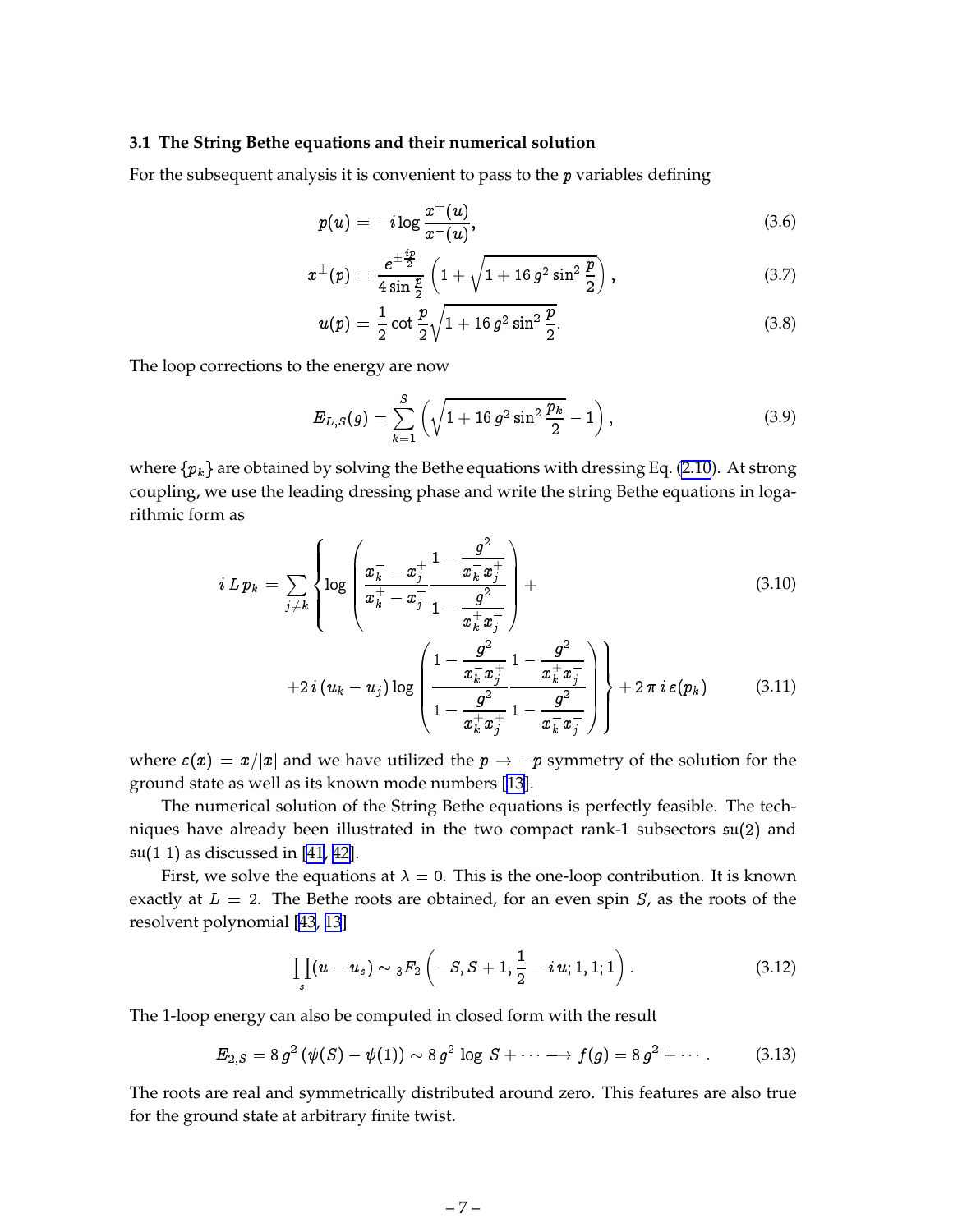<span id="page-9-0"></span>At  $L > 2$ , we use the solution at  $L = 2$  as the starting point for the numerical root finder. Then, we increase g. At each step, we use a linear extrapolation of the previous solutions to improve the guess of the new solution. This procedure is quite stable and allows to explore a wide range of  $L$ ,  $S$ ,  $g$  values. Notice that changing the twist  $L$  is trivial since the complexity of the equations does not change.

#### **3.2 Short string in the GKP limit**

As a first numerical experiment we fix  $L$  and  $S$  and increase  $g$  up to large values where the equations are reliable. This is the short string limit where the  $AdS$  geometry is approximately flat. One expects to recover the Gubser-Klebanov-Polyakov law  $\Delta \sim g^{1/2}$  [[44](#page-20-0)]. Solving the equations, we indeed verify that the Bethe momenta have the asymptotic scaling  $p_k \sim g^{-1/2}$ . This is clearly illustrated in Fig. ([1\)](#page-21-0).

Despite the non trivial distribution of the Bethe roots, it is straightforward to compute the anomalous dimension at large  $g$ . To do that, we first write the Bethe equations in the form

$$
i \, L \, p_k = 2 \, \pi \, i \, \varepsilon(p_k) + \sum_{j \neq k} S_{kj}.\tag{3.14}
$$

At large g we can write

$$
p_k = \frac{\alpha_k}{g^{1/2}} + \frac{\alpha'_k}{g} + \cdots \qquad (3.15)
$$

The Bethe momenta can be divided into a set P with  $\alpha_k > 0$  and a symmetric set obtained by flipping  $p \rightarrow -p$ . The expansion of the energy is

$$
E = \sum_{k} \left( 2 g^{1/2} |\alpha_k| + 2 \varepsilon (\alpha_k) \alpha'_k - 1 \right) + \cdots = \qquad (3.16)
$$

$$
= 4 g^{1/2} \sum_{k \in P} \alpha_k + 4 \sum_{k \in P} \alpha'_k - S. \tag{3.17}
$$

From the Bethe equations we have

$$
i L \sum_{k \in P} p_k = i \pi S + \sum_{k \in P} \sum_{j \notin P} S_{kj}.
$$
 (3.18)

where we exploited  $S_{ij} = -S_{ji}$ . Each Bethe momentum  $p_j$  with  $j \notin P$  can be written as  $-p_{j'}$  with  $j' \in P$ . Hence we can write

$$
i\,L\,\sum_{k\,\in P}p_k=i\,\pi\,S+\sum_{j,k\,\in P}S(p_k,-p_j). \qquad \qquad (3.19)
$$

 $\frac{1}{2}$ 

At large g

$$
S(p_k,-p_j)=-2\,i\,\left(\alpha_k\,\alpha_j+\frac{1}{g^{1/2}}(\alpha'_k\,\alpha_j+\alpha_k\,\alpha'_j)\right)+\cdots\qquad \qquad (3.20)
$$

The leading order Bethe equations give

$$
i \pi S - 2 i \sum_{k,j \in P} \alpha_k \alpha_j = 0 \longrightarrow \sum_{k \in P} \alpha_k = \left(\frac{\pi S}{2}\right)^{1/2}.
$$
 (3.21)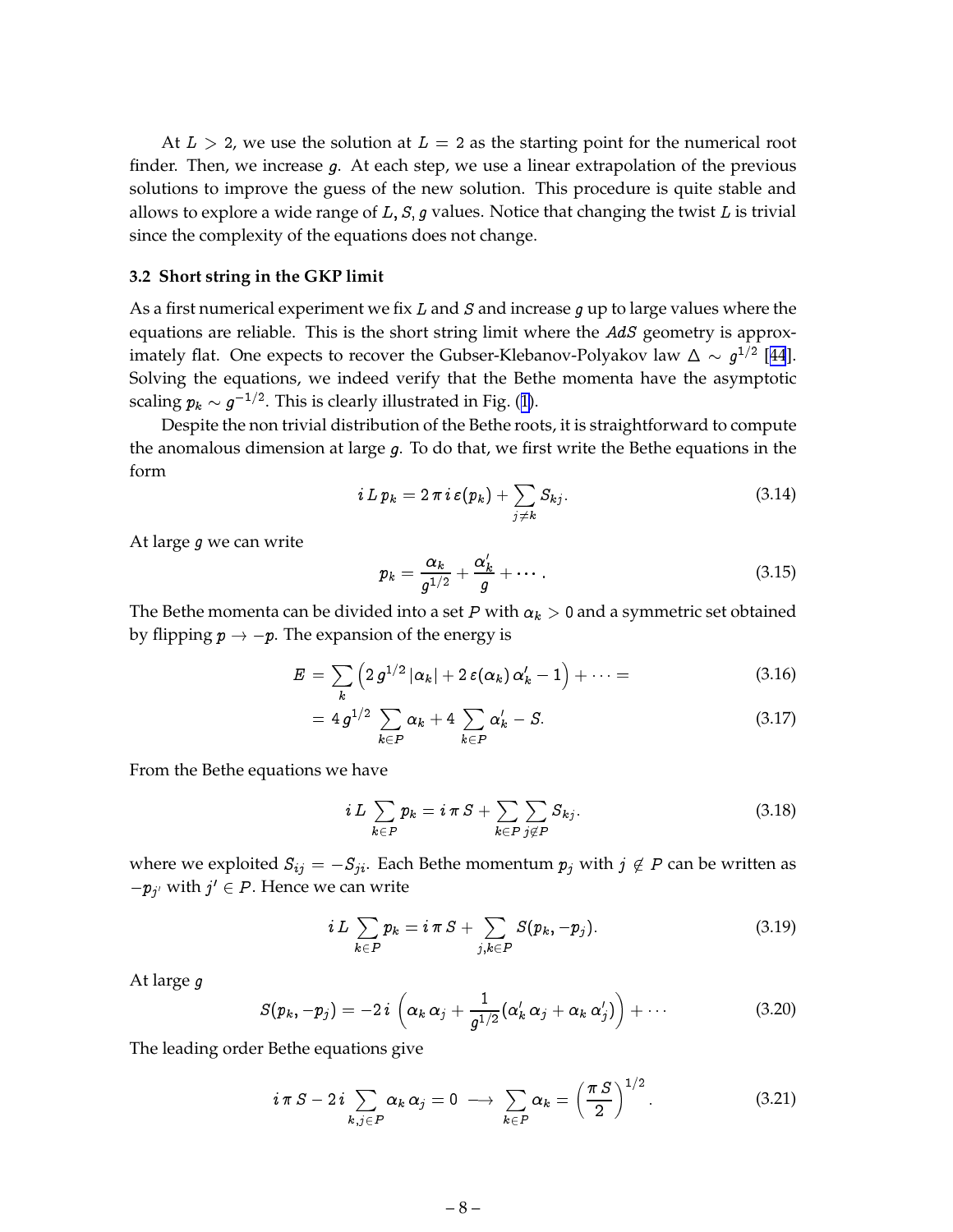<span id="page-10-0"></span>The next-to-leading terms are

$$
i L \sum_{k \in P} \alpha_k = -2 i \sum_{j,k \in P} (\alpha'_k \alpha_j + \alpha_k \alpha'_j) = -4 i \sum_{k \in P} \alpha_k \sum_{j \in P} \alpha'_j,
$$
 (3.22)

$$
\longrightarrow \sum_{k \in P} \alpha'_k = -\frac{L}{4}.\tag{3.23}
$$

In conclusion, by plugging these results in the expression for  $\Delta$ , Eq. ([2.2](#page-4-0)), we find

$$
\Delta = \sqrt{2 S} \,\lambda^{1/4} + \mathcal{O}(\lambda^{-1/4}).\tag{3.24}
$$

The subleading term cancels the classical contribution leaving a pure  $\lambda^{1/4}$  behavior. This can be compared with the flat limit in the semiclassical approximation that reads for  $J/\sqrt{\lambda}$ ,  $S/\sqrt{\lambda}\ll 1$ 

$$
E_{\text{string}} = \sqrt{J^2 + 2 S \sqrt{\lambda}}
$$
 (3.25)

with full agreement.

#### **3.3 Short string in the BMN limit**

If we keep S fixed and increase  $\lambda$  with  $\lambda/L^2$  fixed, we can reach the BMN limit [[40](#page-20-0)]. This is numerically very easy because  $L$  enters trivially the equations. Fig. ([2](#page-22-0)) shows the convergence to the BMN limit when L is increased from 10 to 100 and S is fixed at  $S = 4$ . The various curves clearly approach a limiting one. This is very nice since it is an explicit show of how the BMN regimes sets up. Fig. ([3](#page-23-0)) shows the limiting curves for  $S = 4, 6, 8$ at very large  $L=10^4.$  The three curves are perfectly fit by the expected law

$$
E = L + S \sqrt{1 + \frac{\lambda}{L^2}}.\tag{3.26}
$$

#### **3.4 Long string limit and the scaling function**

The previous pair of tests in the (easy) short string limits is a clear illustration that the numerical solution of the Bethe equations is reliable.

The slow string limit is much more difficult. We begin with a plot of the energy at fixed twist  $L = 6$  and increasing spin from 10 to 60. It is shown in Fig. ([4\)](#page-24-0). Each curve bends downward as  $g$  increases, since it ultimately must obey the  $g^{1/2}$  law. However, at fixed  $g$ , when  $S$  increases the energy increases slowly eventually following the log  $S$  law. We attempted an extrapolation at  $S \to \infty$  at each g. In Fig. ([5](#page-25-0)) we show our estimate for the derivative of the scaling function, by fitting the data  $(S_1 - S_2)$  with  $S_1 < S < S_2$ . We also show the analytical prediction 4. It seems to be roughly reproduced as soon as  $g \gtrsim 1$ .

The above "dirty" numerical procedure shows that it is reasonable to expect that the quantum string Bethe equations are able to capture the correct strong coupling behavior of the scaling function. However, the above extrapolation has a high degree of arbitrariness, especially concerning the fitting function employed to estimate the  $S \to \infty$  limit. Also, one would like to go to quite larger g requiring a huge number of Bethe roots, equal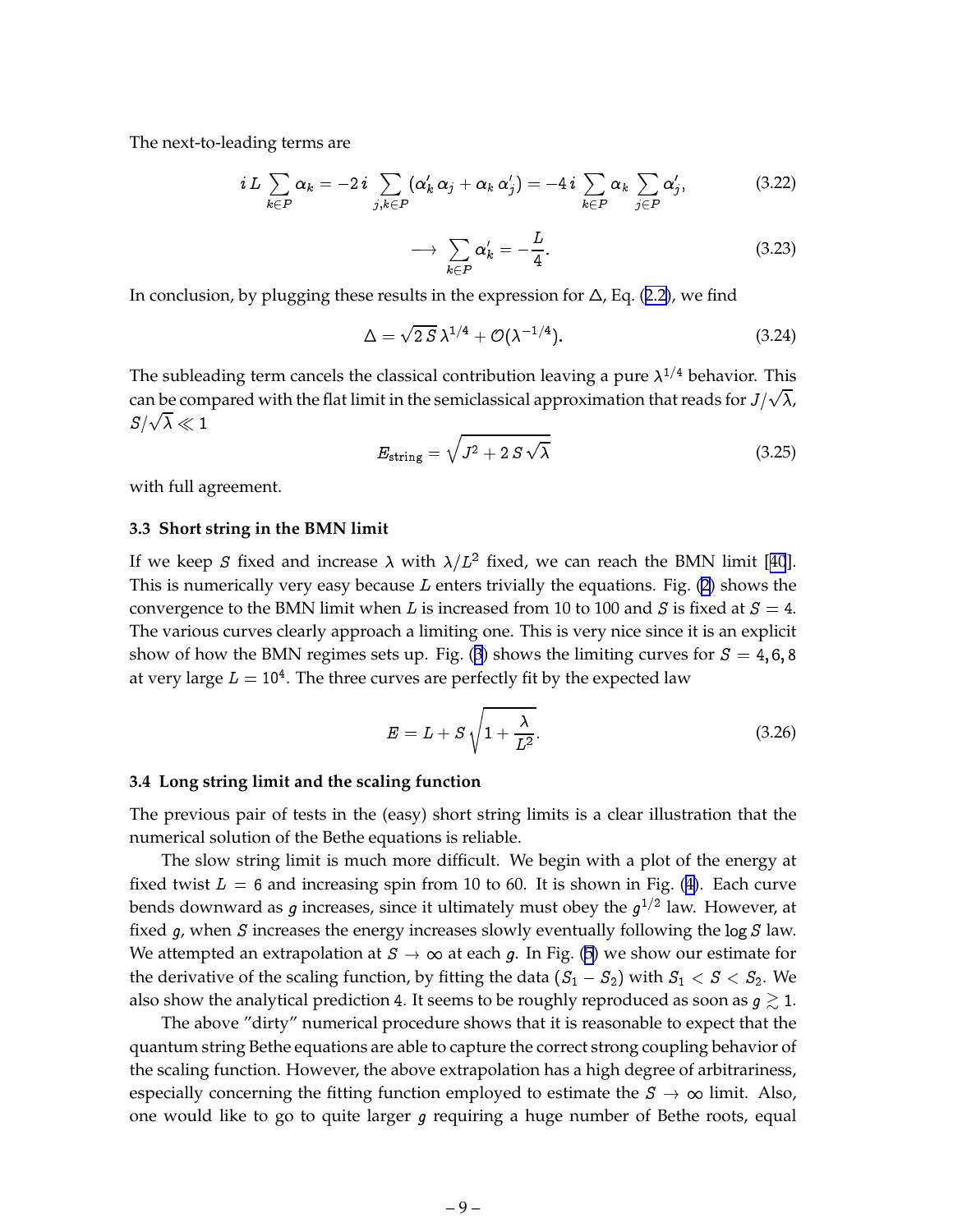<span id="page-11-0"></span>indeed to the spin S. In practice, as it stands, the numerical investigation could hardly be significantly improved.

For all these reasons, in the final part of this paper we explore an equation analogous to the BES equation, but derived for the string Bethe equation, at least with the leading order dressing phase.

#### **4. The strong coupling ES equation**

The inclusion of the AFS phase [\[17\]](#page-18-0) in the ES equation

$$
\sigma(t) = \frac{t}{e^t - 1} \left[ \frac{J_1(2\,g\,t)}{2\,g\,t} - 4\,g^2 \int_0^\infty dt' \, K(2\,g\,t, 2\,g\,t') \,\sigma(t') \right],\tag{4.1}
$$

$$
K(t,t') \equiv K_m(t,t') = \frac{J_1(t) J_0(t') - J_1(t') J_0(t)}{t - t'},
$$
\n(4.2)

is straightforward and has been described in full details in [\[13](#page-18-0)]. The resulting equation reads

$$
\sigma(t) = \frac{t}{e^t - 1} \left[ \frac{J_1(2\,g\,t)}{2\,g\,t} + 2\,g\,\frac{J_2(2\,g\,t)}{2\,g\,t} - 4\,g^2\,\int_0^\infty dt'\,\tilde{K}(2\,g\,t, 2\,g\,t')\,\sigma(t') \right], \quad (4.3)
$$

$$
\widetilde{K}(t,t') = K(t,t') + 2 g K_{\text{AFS}}(t,t'),\tag{4.4}
$$

where the AFS kernel is

$$
K_{\text{AFS}}(t,t') = \frac{t\left(J_2(t)\,J_0(t') - J_2(t')\,J_0(t)\right)}{t^2 - (t')^2}.\tag{4.5}
$$

It is important to remark that both the main and AFS kernels admit a simple expansion as series of products of two Bessel functions. For the main kernel, it is well known that

$$
K(t,t') = \frac{2}{t t'} \sum_{n \geq 1} n J_n(t) J_n(t'). \qquad (4.6)
$$

For the AFS kernel we have <sup>2</sup>

$$
\frac{J_2(t) J_0(t') - J_2(t') J_0(t)}{t^2 - (t')^2} = \frac{8}{t^2 (t')^2} \sum_{n \geq 1} n J_{2n}(t) J_{2n}(t').
$$
 (4.8)

We change variables to put the equation in a somewhat simpler form and define

$$
s(t) = \frac{e^t - 1}{t} \sigma(t), \qquad h(\tau) = s\left(\frac{\tau}{2g}\right). \tag{4.9}
$$

<sup>2</sup>This expansion can be proved by starting from the identity

$$
J_2(t) J_0(t') - J_2(t') J_0(t) = \frac{2}{t t'} [t' J_1(t) J_0(t') - t J_0(t) J_1(t')]. \qquad (4.7)
$$

The result Eq. (4.8) follows immediately from the expansions reported in the appendices of [[15\]](#page-18-0).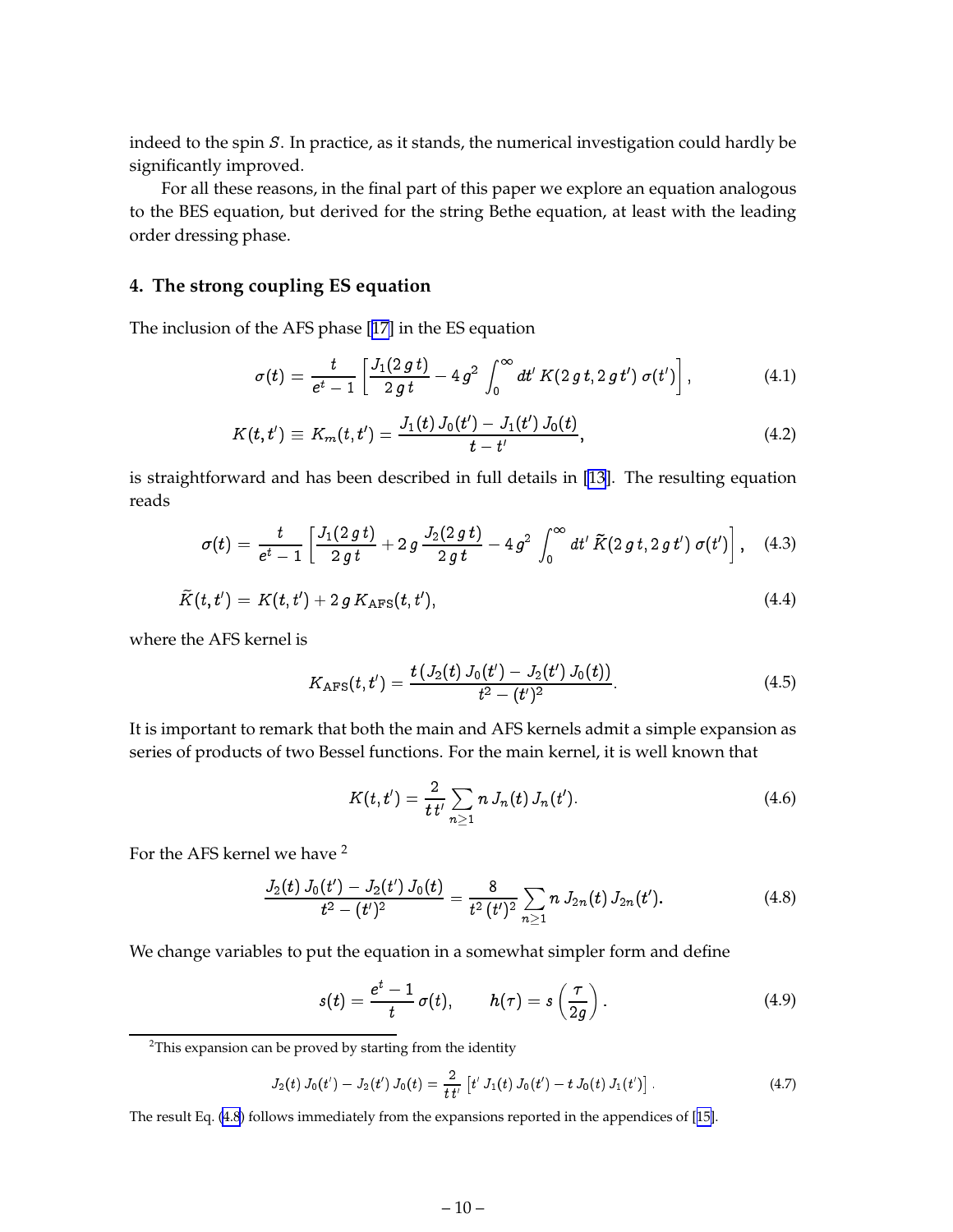<span id="page-12-0"></span>The strong coupling ES equation for  $h$  is then

$$
h(\tau) = \frac{J_1(\tau)}{\tau} + 2 g \frac{J_2(\tau)}{\tau} - \int_0^\infty d\tau' \, \tilde{K}(\tau, \tau') \, \frac{\tau'}{e^{\tau'/(2 g)} - 1} \, h(\tau'). \tag{4.10}
$$

This equation is expected to be reliable at strong coupling. It should reproduce the leading term in the scaling function  $f(g) =$  8  $g^2$   $h(0).$  With the conventions adopted in this part of the paper, this means  $h(0) = 1/(2g) +$  subleading.

#### **4.1 Leading order at strong coupling**

We are interested in the large g limit with  $\tau$  fixed. The leading terms are obtained by expanding

$$
h(\tau) = \frac{1}{g} v(\tau) + \mathcal{O}\left(\frac{1}{g^2}\right), \tag{4.11}
$$

$$
\frac{\tau}{e^{\tau/(2 g)} - 1} = 2 g + \mathcal{O}(1). \tag{4.12}
$$

Taking the terms with the leading power of g we find that  $v(\tau)$  satisfies the remarkably simple equation

$$
\int_0^\infty d\tau' K_{\rm APS}(\tau,\tau')\,v(\tau')=\frac{J_2(\tau)}{2\tau}.\tag{4.13}
$$

Taking into account the expansion of the AFS kernel, the equation can be written in the equivalent form

$$
\int_0^\infty d\tau \, \frac{J_{2n}(\tau) \, v(\tau)}{\tau^2} = \frac{1}{16} \, \delta_{n,1}.\tag{4.14}
$$

Following the approach of [\[26](#page-19-0), [27\]](#page-19-0) we expand the solution in a Neumann series of Bessel functions

$$
v(\tau) = \sum_{k \ge 1} c_k \frac{J_k(\tau)}{\tau}, \qquad (4.15)
$$

and now the equation reads

$$
\sum_{k\geq 1} H_{n,k} c_k = \frac{1}{16} \delta_{n,1}, \qquad H_{n,k} = \int_0^\infty \frac{J_{2n}(x) J_k(x)}{x^3} dx. \tag{4.16}
$$

Now, the following question arises: Is this equation a constraint or does it determine a unique solution  $v(\tau)$ ? As a first step, we prove that the solution of [\[27](#page-19-0)] is indeed a solution to the above equation. This solution reads

$$
c_{2n} = (-1)^{n+1} \frac{\Gamma(n+1/2)}{\Gamma(n)\Gamma(1/2)}, \qquad c_{2n+1} = (-1)^n \frac{\Gamma(n+3/2)}{\Gamma(n+1)\Gamma(1/2)}.
$$
 (4.17)

Now, the detailed values of the matrix elements  $H_{nk}$  are

$$
k \text{ even}: \quad H_{n,k} = \begin{cases} \frac{1}{32 n (n+1) (2n+1)}, & k = 2n+2, \\ \frac{1}{8 n (2n+1) (2n-1)}, & k = 2n, \\ \frac{1}{32 (2n-1) n (n-1)}, & k = 2n-2, \\ 0, & \text{otherwise.} \end{cases} \tag{4.18}
$$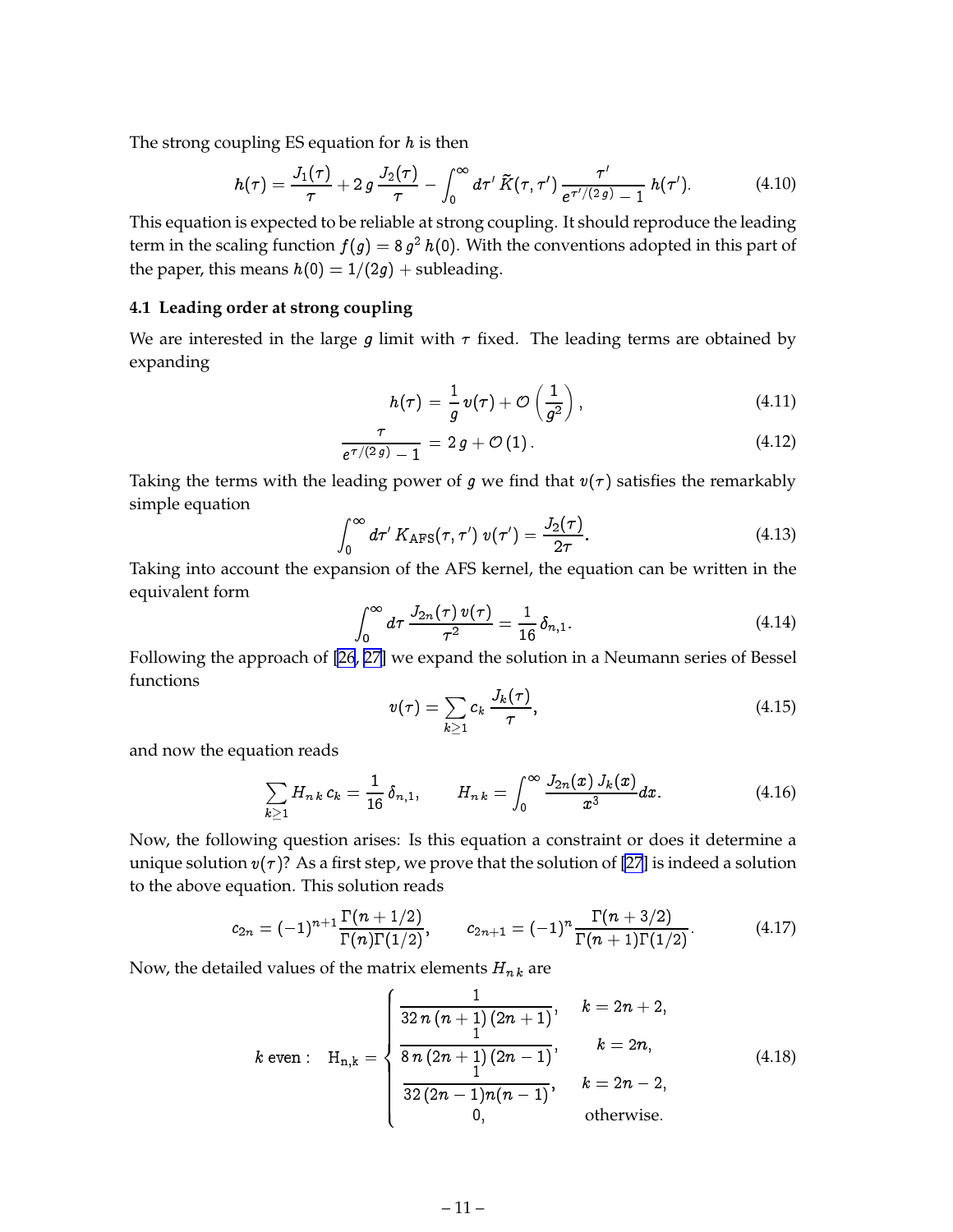and

$$
k = 1 + 2p, \; : \quad H_{n, 1+2p} = \frac{16}{\pi} \frac{(-1)^{n+p}}{(4n^2 - (2p+3)^2)(4n^2 - (2p+1)^2)(4n^2 - (2p-1)^2)} \quad (4.19)
$$

The linear equations Eq.  $(4.16)$  $(4.16)$  are then  $(\mathcal{E}$  stands for *even Bessel*)

$$
\mathcal{E}_n=0,\qquad n\geq 1,\qquad \qquad (4.20)
$$

where

$$
\mathcal{E}_n = (1-\delta_{n,1})\frac{c_{2n-2}}{32(2n-1)n(n-1)} + \frac{c_{2n}}{8n(2n+1)(2n-1)} + \frac{c_{2n+2}}{32n(n+1)(2n+1)} + \frac{1}{2n(2n+1)(2n+1)} + \sum_{p\geq 0}c_{2p+1}\,H_{n,1+2p} - \frac{1}{16}\,\delta_{n,1}.
$$

These equations are indeed satisfied by the solution defined through Eq. [\(4.17](#page-12-0)). This can be checked by evaluating the infinite sum in closed form by the Sommerfeld-Watson transformation methods. For instance the five terms in Eq. (4.21) read at  $n = 1, 2, 3$ 

$$
\mathcal{E}_1 = 0 + \frac{1}{48} - \frac{1}{256} + \frac{35}{768} - \frac{1}{16} = 0, \tag{4.22}
$$

$$
\mathcal{E}_2 = \frac{1}{384} - \frac{1}{320} + \frac{1}{1024} - \frac{7}{15360} - 0 = 0, \tag{4.23}
$$

$$
\mathcal{E}_3 = -\frac{1}{1280} + \frac{1}{896} - \frac{5}{12288} + \frac{311}{430080} - 0 = 0. \tag{4.24}
$$

However, this is not the unique solution of Eq. ([4.13\)](#page-12-0). As is quite usual, the straightforward strong coupling limit of Bethe equations does not determine completely the solution which is fixed by the tower of subleading corrections. A similar difficulty is explained in details in [[27\]](#page-19-0).

For instance, a second solution of Eq. ([4.16\)](#page-12-0) is

$$
c_{2\,k} = 2\,k\,(-1)^{k+1}, \qquad c_{2\,k+1} = 0. \tag{4.25}
$$

Indeed, this produces the remarkably simple solution

$$
v(\tau) = \sum_{k \geq 1} 2 k (-1)^{k+1} \frac{J_{2k}(\tau)}{\tau} \equiv \frac{1}{2} J_1(\tau). \tag{4.26}
$$

Notice that, before summing the series, this second solution is precisely of the general class Eq. ([4.15\)](#page-12-0). As a check, we have indeed

$$
\int_0^\infty d\tau \, \frac{J_{2n}(\tau) J_1(\tau)}{2 \, \tau^2} = -\frac{1}{8 \, \pi} \frac{\sin n \, \pi}{n^2 \, (n^2-1)} = \frac{1}{16} \, \delta_{n,1} \quad \text{for } n = 1, 2, \ldots \tag{4.27}
$$

In practice, we still need the equal-weight condition on the even/odd Bessel functions contained in the solution [\[27](#page-19-0)].

To find a unique solution, we must examine the next orders in the strong coupling expansion. Indeed, the next orders provide both equations for the various subleading corrections to the solution  $v(\tau)$  *and* constraints on the previous contributions. This is due to the fact that the AFS kernel  $K_{\text{AFS}}(\tau,\tau')$  is a function of  $\tau$  expressed as a Neumann series of purely *even* Bessel functions. The *odd* Bessel functions provide the above mentioned constraints as we now illustrate.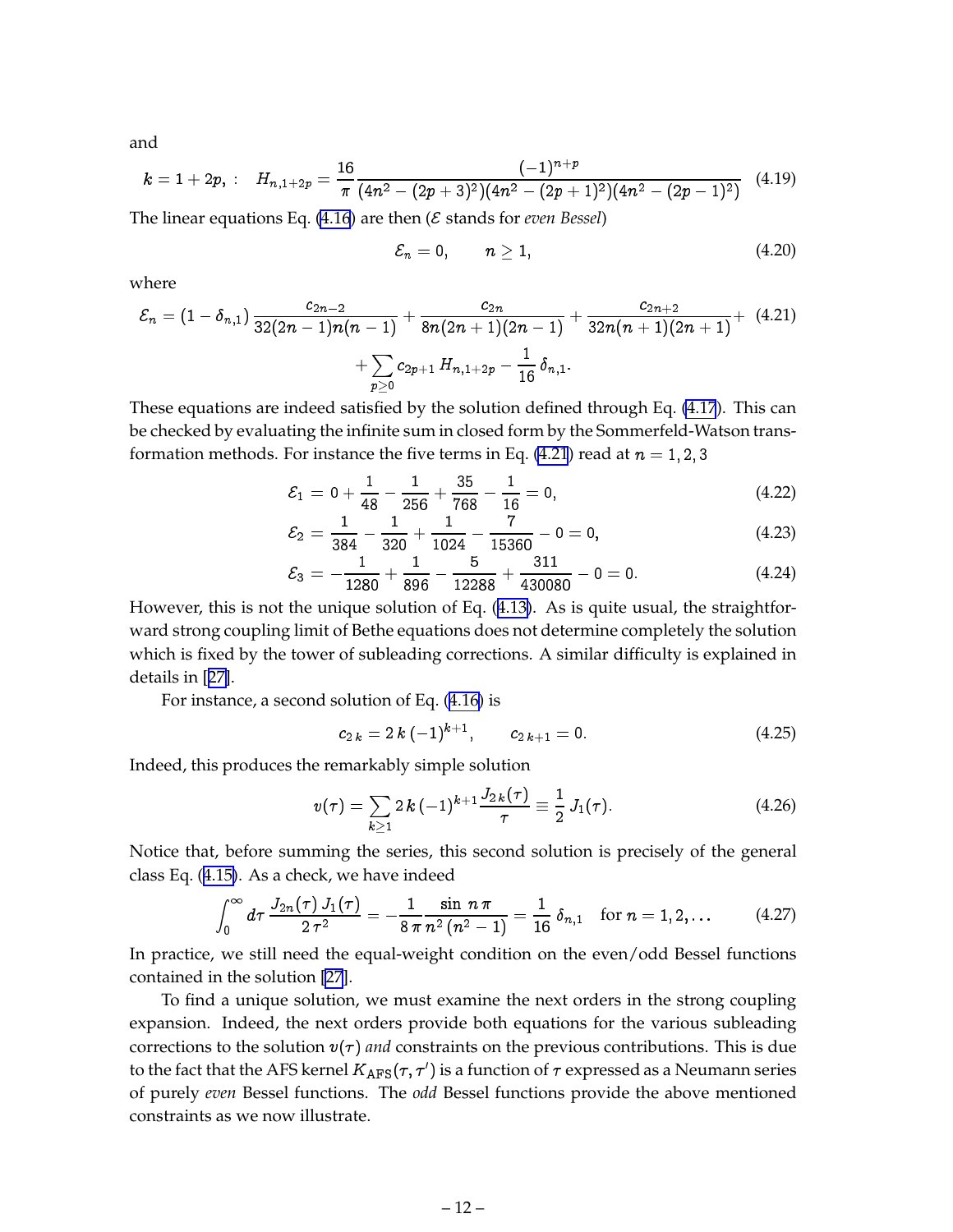#### <span id="page-14-0"></span>**4.2 NLO order at strong coupling**

Let us work out the constraints from the subleading correction. If we take into account the next terms in the expansion and write

$$
h(\tau) = \frac{1}{g} v^{(0)}(\tau) + \frac{1}{g^2} v^{(1)}(\tau) + \cdots, \qquad (4.28)
$$

$$
\frac{\tau}{e^{\tau/(2g)} - 1} = 2g - \frac{\tau}{2} + \cdots \tag{4.29}
$$

we find the following equation for  $v^{(1)}$ 

$$
\int_0^\infty d\tau' K_{\rm APS}(\tau,\tau')\,v^{(1)}(\tau') = \qquad \qquad (4.30)
$$

$$
= \int_0^\infty d\tau' \, \left( \frac{1}{4} K_{\rm APS}(\tau,\tau') \, \tau' - \frac{1}{2} \, K(\tau,\tau') \right) \, v^{(0)}(\tau') + \frac{J_1(\tau)}{4 \, \tau} . \tag{4.31}
$$

To simplify, we exploit

$$
\frac{1}{4}K_{\rm AFS}(\tau,\tau')\,\tau'-\frac{1}{2}\,K(\tau,\tau')=\tag{4.32}
$$

$$
= \frac{2}{\tau \tau'} \sum_{n \geq 1} n J_{2n}(\tau) J_{2n}(\tau') - \frac{1}{\tau \tau'} \sum_{n \geq 1} n J_n(\tau) J_n(\tau') = \qquad (4.33)
$$

$$
= -\frac{1}{\tau \tau'} \sum_{n\geq 0} (2 n + 1) J_{2n+1}(\tau) J_{2n+1}(\tau'). \qquad (4.34)
$$

Hence, the equation can be written

$$
\int_0^\infty d\tau' K_{\rm AFS}(\tau,\tau')\,v^{(1)}(\tau')=\frac{J_1(\tau)}{4\,\tau}+\sum_{n\geq 0}(2\,n+1)\beta_n\,\frac{J_{2\,n+1}(\tau)}{\tau}\qquad\qquad(4.35)
$$

where, explicitly, the constants  $\beta_n$  are given by

$$
\beta_n = -\sum_{k\geq 1} c_k G_{n,k},\tag{4.36}
$$

$$
G_{n\,k} \,=\, \int_0^\infty \frac{J_{2\,n+1}(x)\,J_k(x)}{x^2}\,dx. \tag{4.37}
$$

The relevant integrals are

$$
\int_0^\infty \frac{J_{2n+1}(x) J_{2k}(x)}{x^2} dx = \begin{cases} \frac{1}{8n(2n+1)}, & k = n, \\ \frac{1}{8(n+1)(2n+1)}, & k = n+1, \\ 0, & \text{otherwise.} \end{cases}
$$
(4.38)

and

$$
F_{n\,k} = \int_0^\infty \frac{J_{2\,n+1}(x)\,J_{2\,k-1}(x)}{x^2}\,dx = \frac{4\,(-1)^{n+k}}{\pi} \frac{1}{(4\,k^2 - (2\,n+1)^2)(2\,k+2\,n-1)(2\,k-2\,n-3)}\tag{4.39}
$$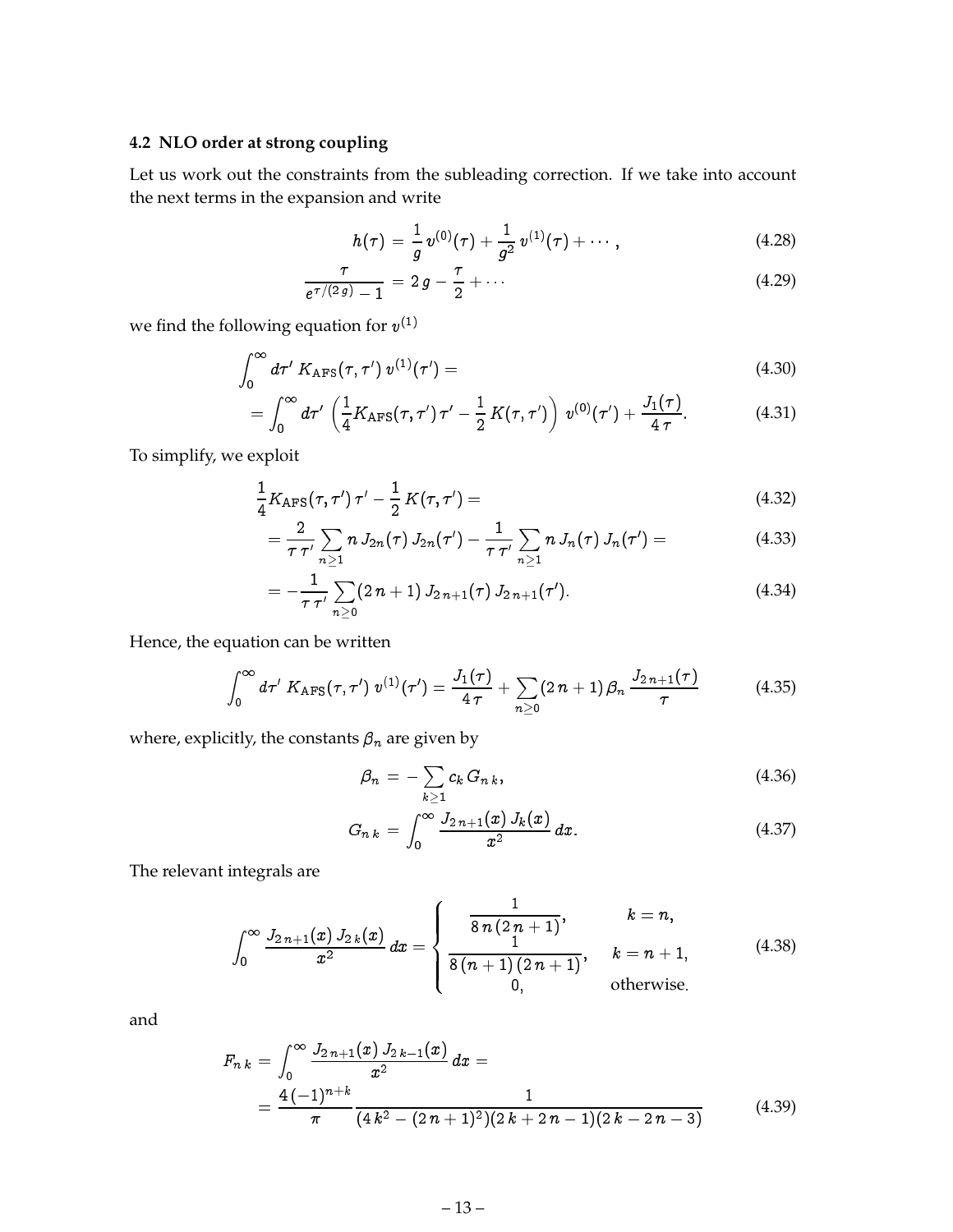<span id="page-15-0"></span>Equating to zero the coefficients of the odd Bessel functions  $J_{2n+1}(\tau)$  we obtain the constraint on  $v^{(0)}$ 

$$
{\cal O}_n=0,\qquad n\ge 0,\qquad \qquad (4.40)
$$

where

$$
O_n = (1 - \delta_{n,0}) \frac{c_{2n}}{8n(2n+1)} + \frac{c_{2n+2}}{8(n+1)(2n+1)} + \sum_{k \geq 1} F_{nk} c_{2k-1} - \frac{1}{4} \delta_{n,0}.
$$
 (4.41)

These conditions are linear combinations of the previous equations. Indeed, one can check that

$$
\mathcal{E}_n = \frac{1}{4\,n}(\mathcal{O}_n + \mathcal{O}_{n-1}).\tag{4.42}
$$

So this constraint adds nothing new and, in particular, is satisfied by the Alday's solution [[27\]](#page-19-0). Looking at the even Bessel functions, we obtain the homogeneous equation

$$
\int_0^\infty \frac{J_{2n}(\tau) v^{(1)}(\tau)}{\tau^2} d\tau = 0.
$$
 (4.43)

which admits the consistent solution  $v^{(1)} = 0$ .

#### **4.3 NNLO order at strong coupling**

The next order in the  $1/g$  expansion is what we need to fix uniquely  $v^{(0)}$ . Expanding as before and writing now

$$
h(\tau) = \frac{1}{g} v^{(0)}(\tau) + \frac{1}{g^2} v^{(1)}(\tau) + \frac{1}{g^3} v^{(2)} + \cdots,
$$
 (4.44)

$$
\frac{\tau}{e^{\tau/(2 g)} - 1} = 2 g - \frac{\tau}{2} + \frac{\tau^2}{24 g} + \cdots
$$
 (4.45)

we find the following equation for  $v^{(2)}$ 

$$
4 \int_0^{\infty} K_{\text{AFS}}(\tau, \tau') v^{(2)}(\tau') d\tau' =
$$
\n
$$
= \int_0^{\infty} \left\{ \frac{1}{2} \tau' K(\tau, \tau') - \frac{1}{12} (\tau')^2 K_{\text{AFS}}(\tau, \tau') \right\} v^{(0)}(\tau') d\tau' - v^{(0)}(\tau).
$$
\n(4.46)

The odd Bessel functions give a constraint independent on  $v^{(2)}$ . To compute it, we need the integrals (in our relevant range of values for  $n, k$ )

$$
\int_0^\infty \frac{J_{2k+1}(x) J_{2n}(x)}{x} dx = \frac{2}{\pi} \frac{(-1)^{n-k}}{(1+2k)^2 - 4n^2} \tag{4.47}
$$

and

$$
\int_0^\infty \frac{J_{2k+1}(x) J_{2n+1}(x)}{x} dx = \frac{1}{2(1+2k)} \delta_{n,k}.
$$
 (4.48)

One obtains immediately the crucial relation

$$
\frac{c_{2k+1}}{2k+1} = \frac{4}{\pi} \sum_{n\geq 1} c_{2n} \frac{(-1)^{n-k}}{(1+2k)^2 - 4n^2}.
$$
 (4.49)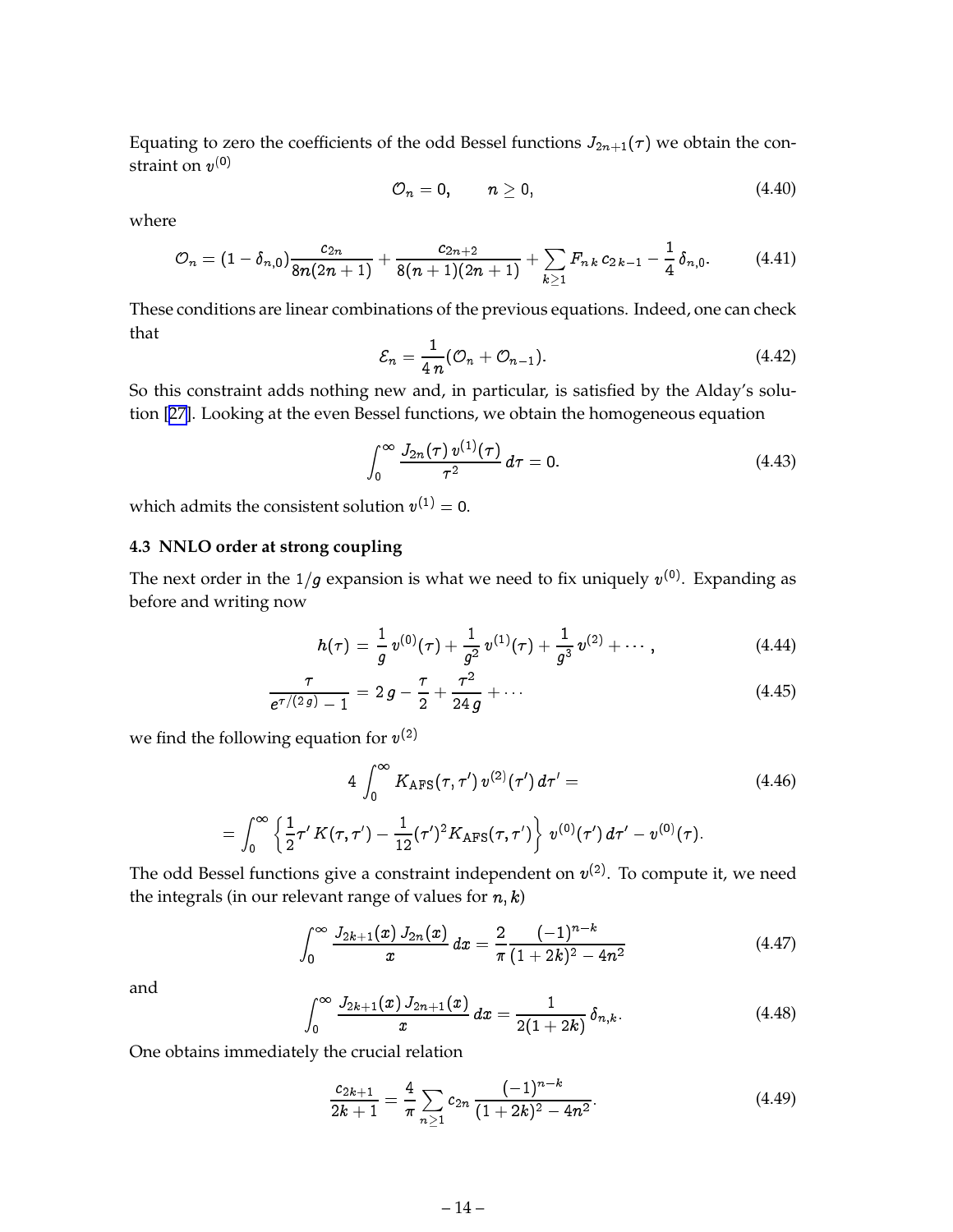<span id="page-16-0"></span>This relation permits to write all odd coefficients  $c_{2k+1}$  in terms of the even ones. Substituting this relation in the truncated versions of the basic conditions

$$
\mathcal{E}_n = 0,\tag{4.50}
$$

one obtains a well-posed problem converging rapidly to the solution [\[27](#page-19-0)] without any *a priori* condition on the solution. For instance, by truncating the problem dropping all  $c_{2n}$ with  $n > N$ , we find the table Tab. (1) of values for  $c_2$ . A simple polynomial extrapolation to  $N \to \infty$  provides the correct limit  $c_1 = c_2 = 0.5000(1)$ .

Hence, the strong coupling expansion is well defined and the leading solution is unique. Of course, it is the one described in [[27](#page-19-0)].

|  |  |  |  | $\begin{bmatrix} N & 10 & 20 & 30 & 40 & 50 & 60 & 70 & 80 \ c_2 & 0.5665 & 0.5386 & 0.5273 & 0.5211 & 0.5173 & 0.5146 & 0.5127 & 0.5112 \end{bmatrix}$ |
|--|--|--|--|---------------------------------------------------------------------------------------------------------------------------------------------------------|

**Table 1:** Coefficient  $c_2$  from the truncated full rank linear problem.

#### **4.4 Numerical integration of the strong coupling ES equation**

To summarize, we have shown that the strong coupling ES equation is consistent with the results of [\[27](#page-19-0)]. In that paper, it was crucial to fix the relative weights of the even/odd Bessel functions appearing in the general solution. These weights were shown to be more than an Ansatz. They are encoded in the full equation before expanding at strong coupling. Alternatively, they can be derived by analyzing the next-to-leading and next<sup>2</sup>-toleading corrections.

As a final calculation and check, we provide the results from a numerical investigation without any strong coupling expansion to see how the correct strong coupling solution arises. This can be done along the lines illustrated in [\[26](#page-19-0), [27](#page-19-0)]. We start again from the Neumann expansion

$$
h(\tau) = \sum_{k \ge 1} c_k \frac{J_k(\tau)}{\tau}, \qquad (4.51)
$$

and arrive at the infinite dimensional linear problem

$$
c_n = \delta_{n,1} + 2 g \, \delta_{n,2} - 2 n \sum_{k \geq 1} Z_{n,k}^{(1)} c_k - 8 g \begin{cases} 0, & n \text{ odd} \\ n \sum_{k \geq 1} Z_{n,k}^{(2)} c_k, & n \text{ even} \end{cases}
$$
(4.52)

where

$$
Z_{n\,k}^{(p)}(g) = \int_0^\infty \frac{J_n(x)\,J_k(x)}{x^p\,(e^{\frac{x}{2\,g}} - 1)}.\tag{4.53}
$$

As in [\[26](#page-19-0), [27](#page-19-0)] we can truncate this equation setting  $c_k = 0$  for  $k > N$ . The solution should be reliable for  $g \leq N$ . We considered  $2 < g < 30$  and  $N = 50$ . The best fit to the leading term in  $f(q)$  gives

$$
f(g) = c g + \text{subleading}, \tag{4.54}
$$

$$
c = 4.000(1). \t(4.55)
$$

This confirms that the strong coupling ES equation has a unique solution with the correct large g limit. Of course, as  $g \to \infty$  it is nothing but Eq. ([4.17\)](#page-12-0).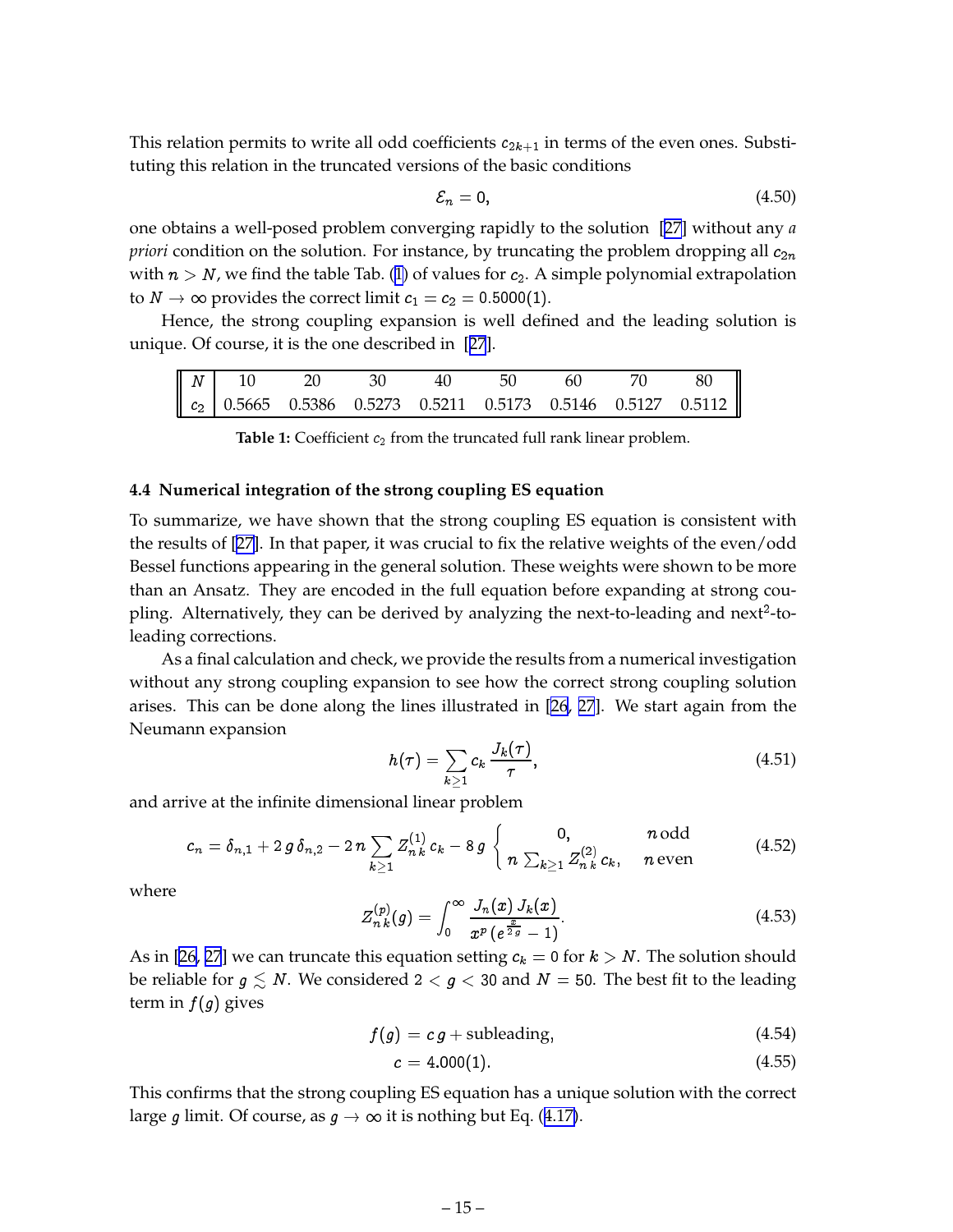#### <span id="page-17-0"></span>**5. Conclusions**

In this paper, we have considered several properties of the quantum string Bethe equations in the sl(2) sector with the leading strong coupling dressing, *i.e.* the AFS phase. We have performed a numerical investigation of the equations showing that their analysis is quite feasible. As an interesting result, we have repeated the calculation of the GKP limit of the anomalous dimensions as for the highest excited states in the compact rank-1 subsectors  $\mathfrak{su}(2)$  and  $\mathfrak{su}(1|1)$ . Also, we have been able to observe the setting of the BMN scaling regime by reproducing the plane wave energy formula at fixed spin and large twist. In the case of the long string regime, we have been able to provide numerical evidences for a scaling function exhibiting an early strong coupling behavior as expected from the numerical solution of the BES equation.

Motivated by these results, we have analyzed analytically and perturbatively at strong coupling an almost trivially modified version of the BES equation with the very simple strong coupling dressing [[17](#page-18-0)]. In particular, we have proved that this equation admits, as it should, a unique solution for the asymptotic Bethe root (Fourier transformed) density in full agreement with existing results.

While this work was under completion, the paper [\[45](#page-20-0)] presented an analysis partially overlapping with our results. That paper derives an integral equation for the Bethe root density taking into account the dressing at strong coupling and is based on a novel integral representation of the dressing kernel. We hope that the two alternative approaches will turn out to be useful in computing the one-loop string correction to the large  $g$  scaling function. Indeed, this interesting contribution has been checked numerically in [\[26\]](#page-19-0) but it still evades an analytical confirmation.

Hopefully, these various efforts might give insight on the general structure of the dressing phase as well as on the role of the asymptotic Bethe equations in an exact description of the planar spectrum [\[46](#page-20-0)]. Significative studies about finite size effects [\[47](#page-20-0)] and corrections that arise in a finite volume to the magnon dispersion relation at strong coupling [[48\]](#page-20-0), see also [\[49](#page-20-0)], as well as the recent observation [[50\]](#page-20-0) that the dressing phase could originate from the elimination of "novel" Bethe roots, strongly demand a deeper understanding.

#### **Acknowledgments**

We thank D. Serban and M. Staudacher for very useful discussions and comments. M. B. also thanks G. Marchesini for conversations about the properties of twist-2 anomalous dimensions at finite spin <sup>S</sup>. The work of V. F. is supported in part by the PRIN project 2005-24045 "Symmetries of the Universe and of the Fundamental Interactions" and by DFG Sonderforschungsbereich 647 "Raum-Zeit-Materie".

#### **References**

[1] C. Anastasiou, Z. Bern, L. J. Dixon and D. A. Kosower, *Planar amplitudes in maximally supersymmetric Yang-Mills theory*, Phys. Rev. Lett. **91**, 251602 (2003) [arXiv:hep-th/0309040].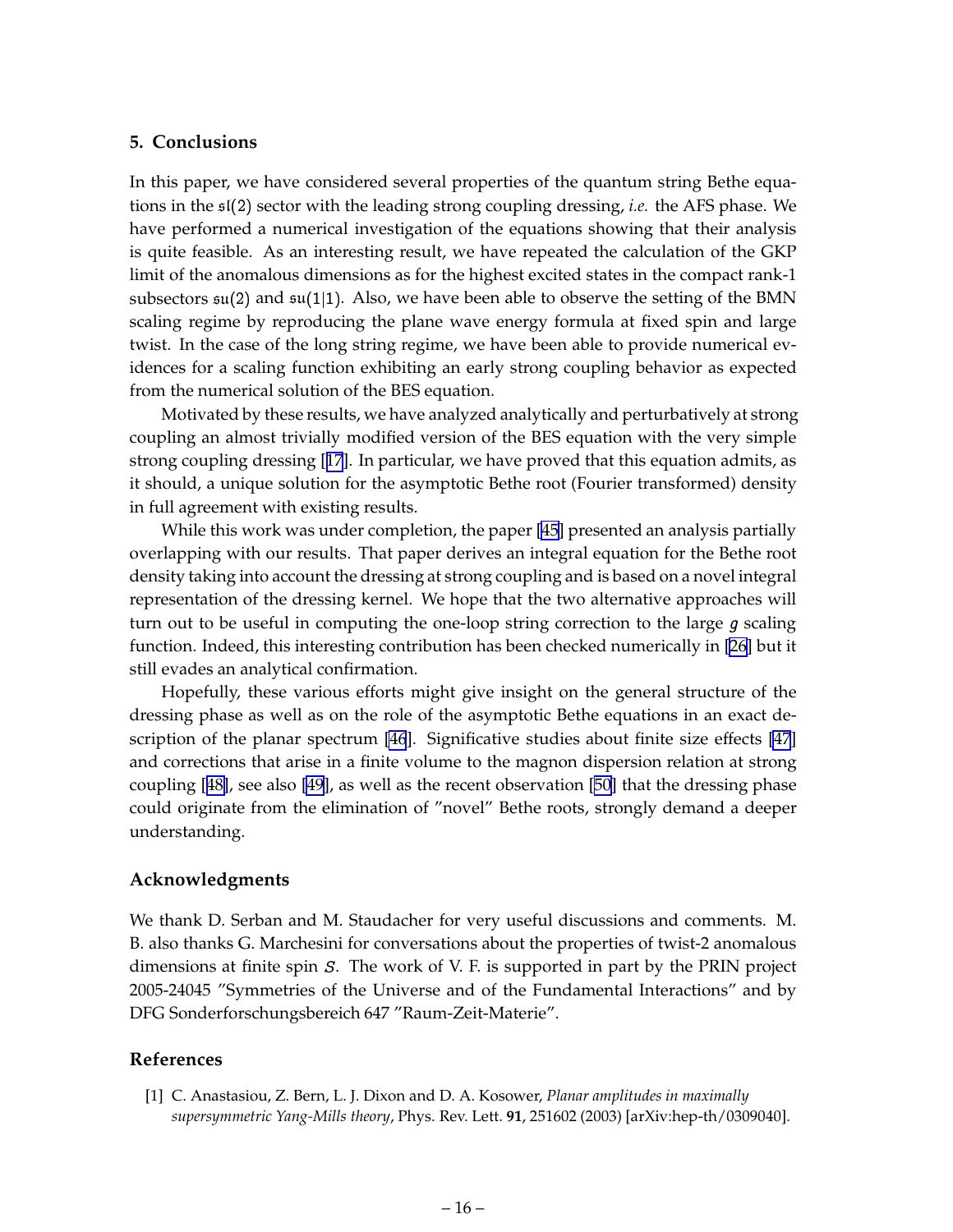- <span id="page-18-0"></span>[2] Z. Bern, L. J. Dixon and V. A. Smirnov, *Iteration of planar amplitudes in maximally supersymmetric Yang-Mills theory at three loops and beyond*, Phys. Rev. D **72**, 085001 (2005) [arXiv:hep-th/0505205].
- [3] Z. Bern, J. S. Rozowsky and B. Yan, *Two-loop four-gluon amplitudes in N = 4 super-Yang-Mills*, Phys. Lett. B **401**, 273 (1997) [arXiv:hep-ph/9702424].
- [4] G. Sterman and M. E. Tejeda-Yeomans, *Multi-loop amplitudes and resummation*, Phys. Lett. B **552**, 48 (2003) [arXiv:hep-ph/0210130].
- [5] D. J. Gross and F. Wilczek, *Asymptotically Free Gauge Theories. 1* Phys. Rev. D **8** (1973) 3633;
- [6] H. Georgi and H. D. Politzer, *Electroproduction Scaling In An Asymptotically Free Theory Of Strong Interactions*, Phys. Rev. D **9** (1974) 416.
- [7] F. A. Dolan and H. Osborn, *Conformal four point functions and the operator product expansion*, Nucl. Phys. B **599** (2001) 459, [arXiv:hep-th/0011040].
- [8] A. V. Kotikov and L. N. Lipatov, *DGLAP and BFKL equations in the N = 4 supersymmetric gauge theory*, Nucl. Phys. B **661** (2003) 19; Erratum-ibid. B **685** (2004) 405, [arXiv:hep-ph/0208220].
- [9] A. V. Kotikov, L. N. Lipatov and V. N. Velizhanin, *Anomalous dimensions of Wilson operators in N = 4 SYM theory*, Phs. Lett. B **557** (2003) 114, [arXiv:hep-ph/0301021].
- [10] S. Moch, J. A. M. Vermaseren and A. Vogt, *The three-loop splitting functions in QCD: The non-singlet case*, Nucl. Phys. B **688** (2004) 101, [arXiv:hep-ph/0403192].
- [11] A. V. Kotikov, L. N. Lipatov, A. I. Onishchenko and V. N. Velizhanin, *Three-loop universal anomalous dimension of the Wilson operators in N = 4 SUSY Yang-Mills model*, Phys. Lett. B **595** (2004) 521, [arXiv:hep-th/0404092].
- [12] A. V. Kotikov, L. N. Lipatov, A. I. Onishchenko and V. N. Velizhanin, *Three-loop universal anomalous dimension of the Wilson operators in N = 4 supersymmetric Yang-Mills theory*, [arXiv:hep-th/0502015].
- [13] B. Eden and M. Staudacher, *Integrability and transcendentality*, J. Stat. Mech. **0611**, P014 (2006) [arXiv:hep-th/0603157].
- [14] N. Beisert and M. Staudacher, *Long-range PSU(2,2—4) Bethe ansaetze for gauge theory and strings*, Nucl. Phys. B **727**, 1 (2005) [arXiv:hep-th/0504190].
- [15] N. Beisert, B. Eden and M. Staudacher, *Transcendentality and crossing*, J. Stat. Mech. **0701**, P021 (2007) [arXiv:hep-th/0610251].
- [16] N. Beisert, R. Hernandez and E. Lopez, *A crossing-symmetric phase for AdS(5) x S\*\*5 strings*, JHEP **0611**, 070 (2006) [arXiv:hep-th/0609044].
- [17] G. Arutyunov, S. Frolov and M. Staudacher, *Bethe ansatz for quantum strings*, JHEP **0410**, 016 (2004) [arXiv:hep-th/0406256].
- [18] N. Beisert and A. A. Tseytlin, *On quantum corrections to spinning strings and Bethe equations*, Phys. Lett. B **629**, 102 (2005) [arXiv:hep-th/0509084].
- [19] R. Hernandez and E. Lopez, *Quantum corrections to the string Bethe ansatz*, JHEP **0607**, 004 (2006) [arXiv:hep-th/0603204].
- [20] L. Freyhult and C. Kristjansen, *A universality test of the quantum string Bethe ansatz*, Phys. Lett. B **638**, 258 (2006) [arXiv:hep-th/0604069].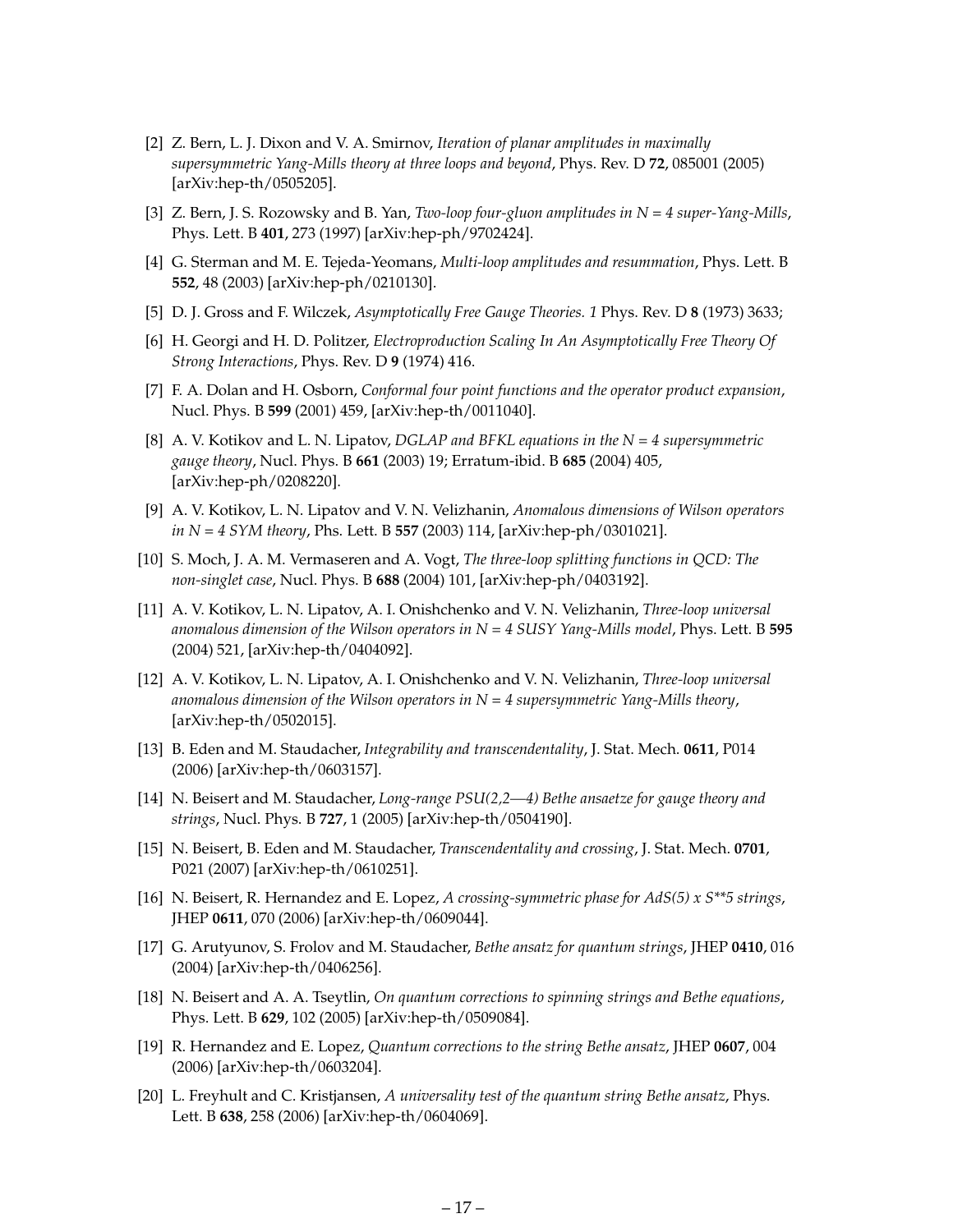- <span id="page-19-0"></span>[21] R. A. Janik, *The AdS*<sub>5</sub>  $\times$  *S*<sup>5</sup> superstring worldsheet S-matrix and crossing symmetry, Phys. Rev. D **73**, 086006 (2006) [arXiv:hep-th/0603038].
- [22] Z. Bern, M. Czakon, L. J. Dixon, D. A. Kosower and V. A. Smirnov, *The four-loop planar amplitude and cusp anomalous dimension in maximally supersymmetric Yang-Mills theory*, arXiv:hep-th/0610248.
- [23] S. S. Gubser, I. R. Klebanov and A. M. Polyakov, *A semi-classical limit of the gauge/string correspondence*, Nucl. Phys. B **636** (2002) 99, [arXiv:hep-th/0204051].
- [24] S. Frolov and A. A. Tseytlin, *Semiclassical quantization of rotating superstring in AdS(5) x S(5)* JHEP **0206** (2002) 007, [arXiv:hep-th/0204226].
- [25] S. Frolov, A. Tirziu and A. A. Tseytlin, *Logarithmic corrections to higher twist scaling at strong coupling from AdS/CFT*, [arXiv:hep-th/0611269].
- [26] M. K. Benna, S. Benvenuti, I. R. Klebanov and A. Scardicchio, *A test of the AdS/CFT correspondence using high-spin operators*, [arXiv:hep-th/0611135].
- [27] L. F. Alday, G. Arutyunov, M. K. Benna, B. Eden and I. R. Klebanov, *On the strong coupling scaling dimension of high spin operators*, [arXiv:hep-th/0702028].
- [28] M. Staudacher, *The factorized S-matrix of CFT/AdS*, JHEP **0505**, 054 (2005) [arXiv:hep-th/0412188].
- [29] B. Eden, *A two-loop test for the factorised S-matrix of planar N = 4*, Nucl. Phys. B **738**, 409 (2006) [arXiv:hep-th/0501234].
- [30] B. I. Zwiebel, *N = 4 SYM to two loops: Compact expressions for the non-compact symmetry algebra of the su(1,1—2) sector*, JHEP **0602**, 055 (2006) [arXiv:hep-th/0511109].
- [31] L. N. Lipatov, *Transcendentality and Eden-Staudacher equation*, Talk at Workshop on Integrability in Gauge and String Theory, AEI, Potsdam, Germany, July 24-28, 2006, <http://int06.aei.mpg.de/presentations/lipatov.pdf>.
- [32] A. V. Belitsky, A. S. Gorsky and G. P. Korchemsky, *Logarithmic scaling in gauge / string correspondence*, Nucl. Phys. B **748**, 24 (2006) [arXiv:hep-th/0601112].
- [33] N. Beisert and T. Klose, *Long-range gl(n) integrable spin chains and plane-wave matrix theory*, J. Stat. Mech. **0607**, P006 (2006) [arXiv:hep-th/0510124].
- [34] N. Beisert, V. Dippel and M. Staudacher, *A novel long range spin chain and planar N = 4 super Yang-Mills*, JHEP **0407**, 075 (2004) [arXiv:hep-th/0405001].
- [35] S. A. Frolov, R. Roiban and A. A. Tseytlin, "Gauge string duality for superconformal deformations of N = 4 super Yang-Mills theory," JHEP **0507**, 045 (2005) [arXiv:hep-th/0503192].
- [36] N. Beisert and R. Roiban, "The Bethe ansatz for  $Z(S)$  orbifolds of  $N = 4$  super Yang-Mills theory," JHEP **0511**, 037 (2005) [arXiv:hep-th/0510209].
- [37] D. Astolfi, V. Forini, G. Grignani and G. W. Semenoff, "Finite size corrections and integrability of N = 2 SYM and DLCQ strings on a pp-wave," JHEP **0609**, 056 (2006) [arXiv:hep-th/0606193].
- [38] C. Gomez and R. Hernandez, *Integrability and non-perturbative effects in the AdS/CFT correspondence*, Phys. Lett. B **644**, 375 (2007) [arXiv:hep-th/0611014].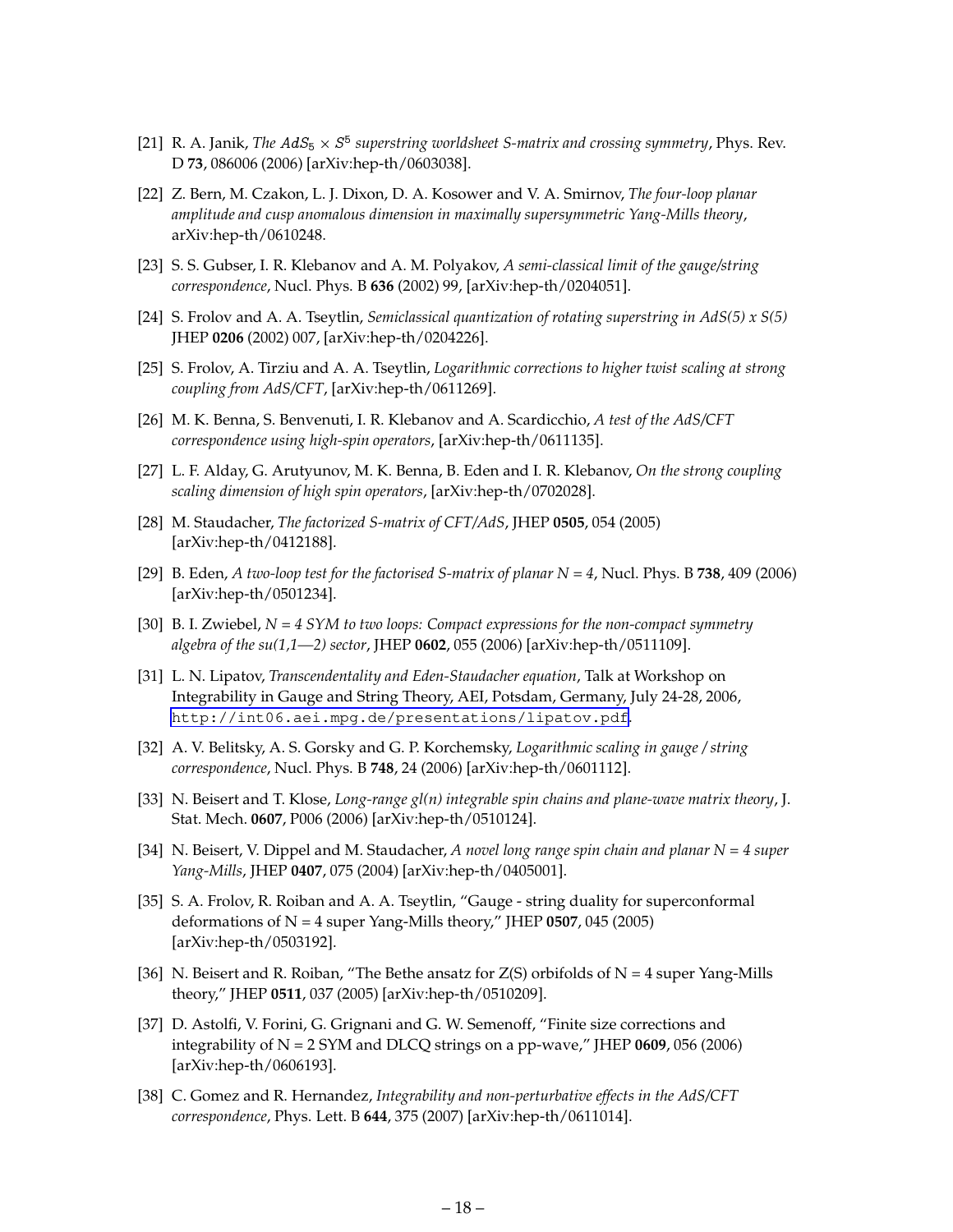- <span id="page-20-0"></span>[39] A. V. Kotikov and L. N. Lipatov, *On the highest transcendentality in N = 4 SUSY*, [arXiv:hep-th/0611204].
- [40] D. Berenstein, J. M. Maldacena and H. Nastase, *Strings in flat space and pp waves from N = 4 super Yang Mills*, JHEP **0204**, 013 (2002) [arXiv:hep-th/0202021].
- [41] M. Beccaria and L. Del Debbio, *Bethe Ansatz solutions for highest states in N = 4 SYM and AdS/CFT duality*, JHEP **0609**, 025 (2006) [arXiv:hep-th/0607236].
- [42] M. Beccaria, G. F. De Angelis, L. Del Debbio and M. Picariello, *Highest states in light-cone AdS(5) x S\*\*5 superstring*, arXiv:hep-th/0701167. [43]
- [43] G. P. Korchemsky, *Quasiclassical QCD pomeron*, Nucl. Phys. B **462**, 333 (1996) [arXiv:hep-th/9508025].
- [44] S. S. Gubser, I. R. Klebanov and A. M. Polyakov, *Gauge theory correlators from non-critical string theory*, Phys. Lett. B **428**, 105 (1998) [arXiv:hep-th/9802109].
- [45] I. Kostov, D. Serban and D. Volin, *Strong coupling limit of Bethe Ansatz equations*, arXiv:hep-th/0703031.
- [46] S. Schafer-Nameki, M. Zamaklar and K. Zarembo, "How accurate is the quantum string Bethe ansatz?," JHEP **0612**, 020 (2006) [arXiv:hep-th/0610250].
- [47] J. Ambjorn, R. A. Janik and C. Kristjansen, "Wrapping interactions and a new source of corrections to the spin-chain / string duality," Nucl. Phys. B **736**, 288 (2006) [arXiv:hep-th/0510171].
- [48] G. Arutyunov, S. Frolov and M. Zamaklar, "Finite-size effects from giant magnons," arXiv:hep-th/0606126.
- [49] D. Astolfi, V. Forini, G. Grignani and G. W. Semenoff, "Gauge invariant finite size spectrum of the giant magnon," arXiv:hep-th/0702043.
- [50] A. Rej, M. Staudacher and S. Zieme, "Nesting and dressing," arXiv:hep-th/0702151.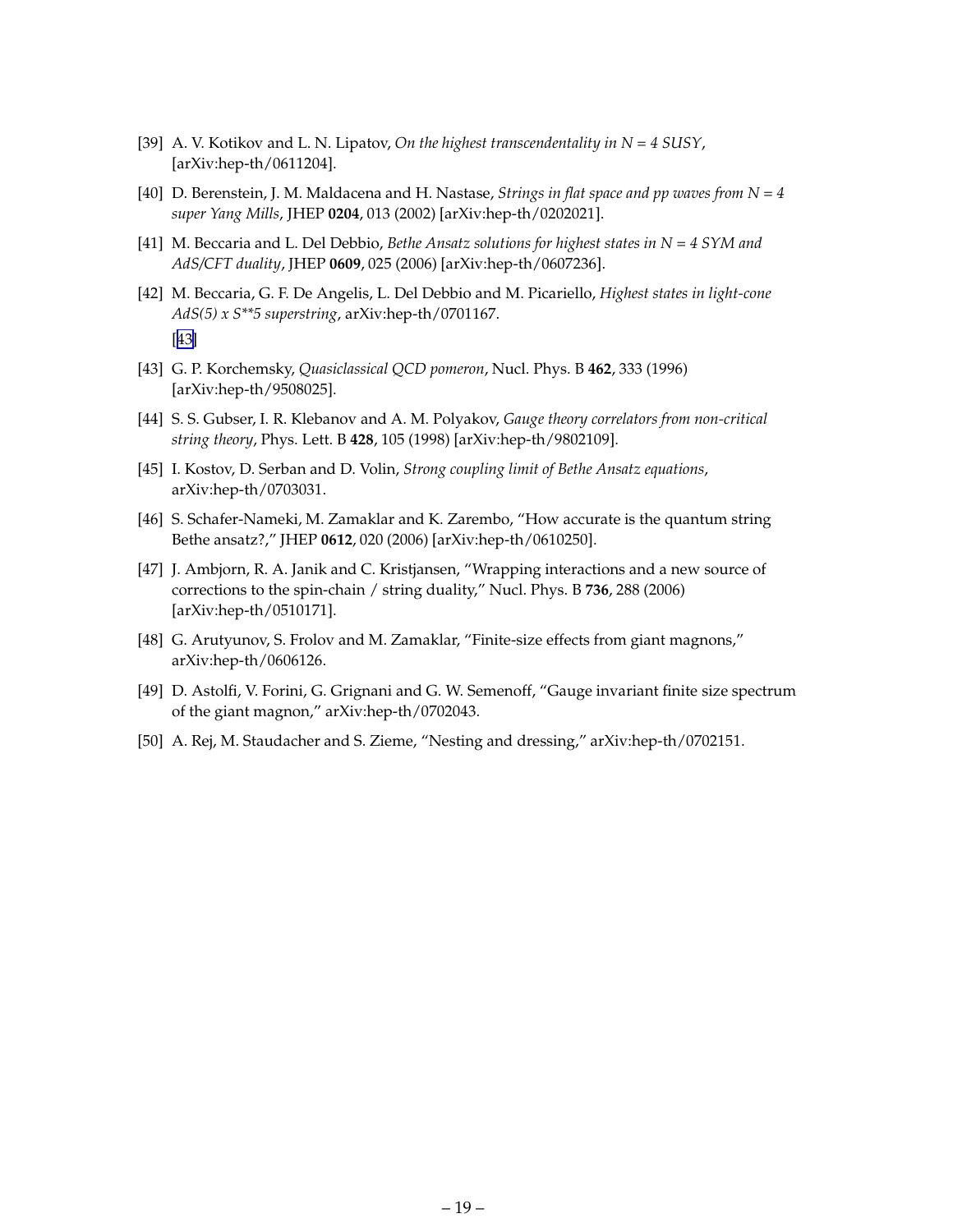<span id="page-21-0"></span>

Figure 1: Numerical solution in the short-GKP limit, *i.e.* at *L*, *S* fixed and increasing *g*. We show the  $g^{-1/2}$  behaviour of the Bethe momenta, the computed energy with its  $g^{1/2}$  profile, and the (vanishing) difference with analytic strong coupling expansion Eq. ([3.24](#page-10-0)).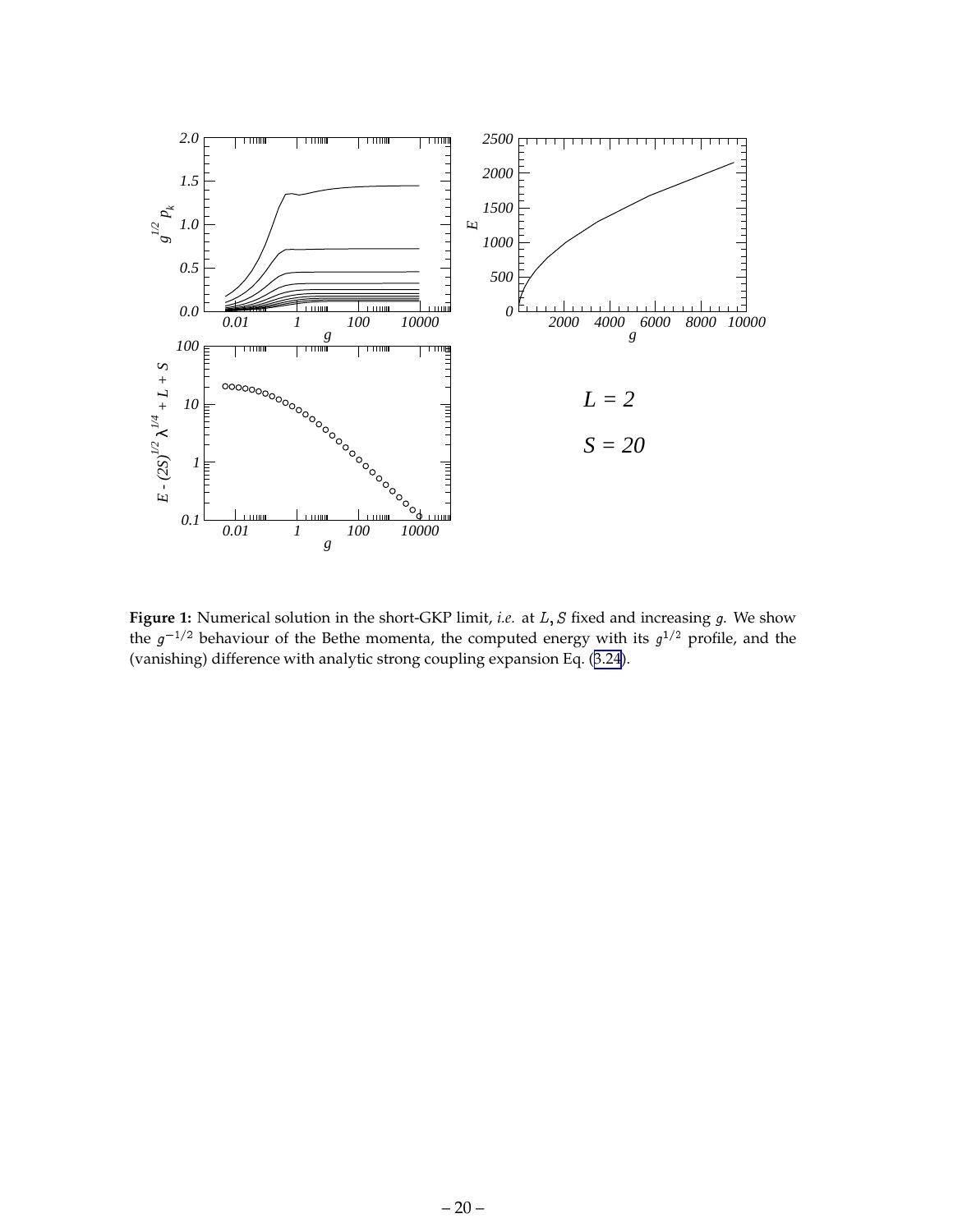<span id="page-22-0"></span>

**Figure 2:** Short-BMN limit. Convergence to the BMN limit at  $L, \lambda \rightarrow \infty$  with  $\lambda/L^2$  fixed.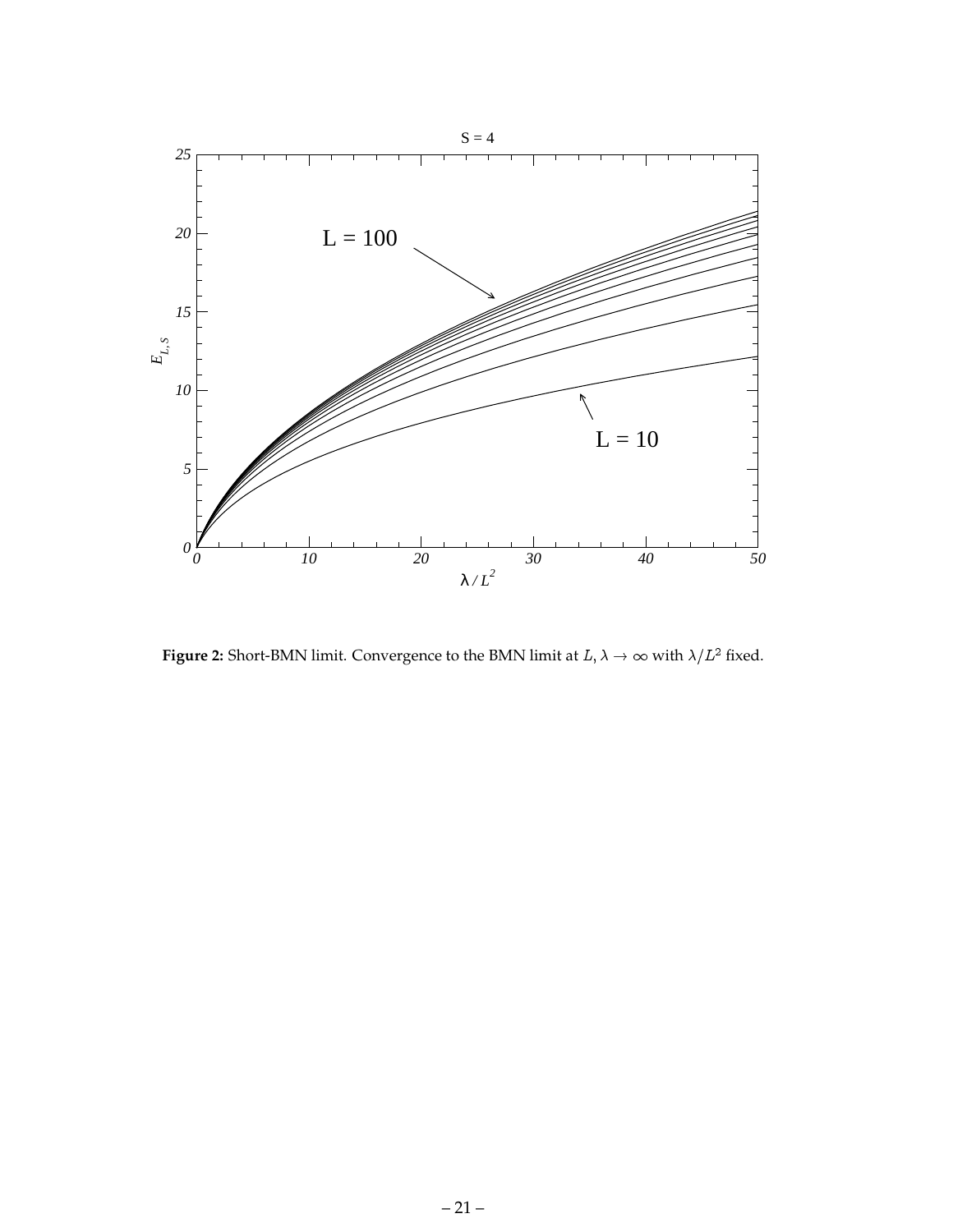<span id="page-23-0"></span>

**Figure 3:** Short-BMN limit. Check of the semiclassical string prediction  $E_{\text{string}} = L + S\sqrt{1 + \lambda/L^2}$ . We plot the quantum part  $E_{L,S}$  computed by the Bethe Ansatz.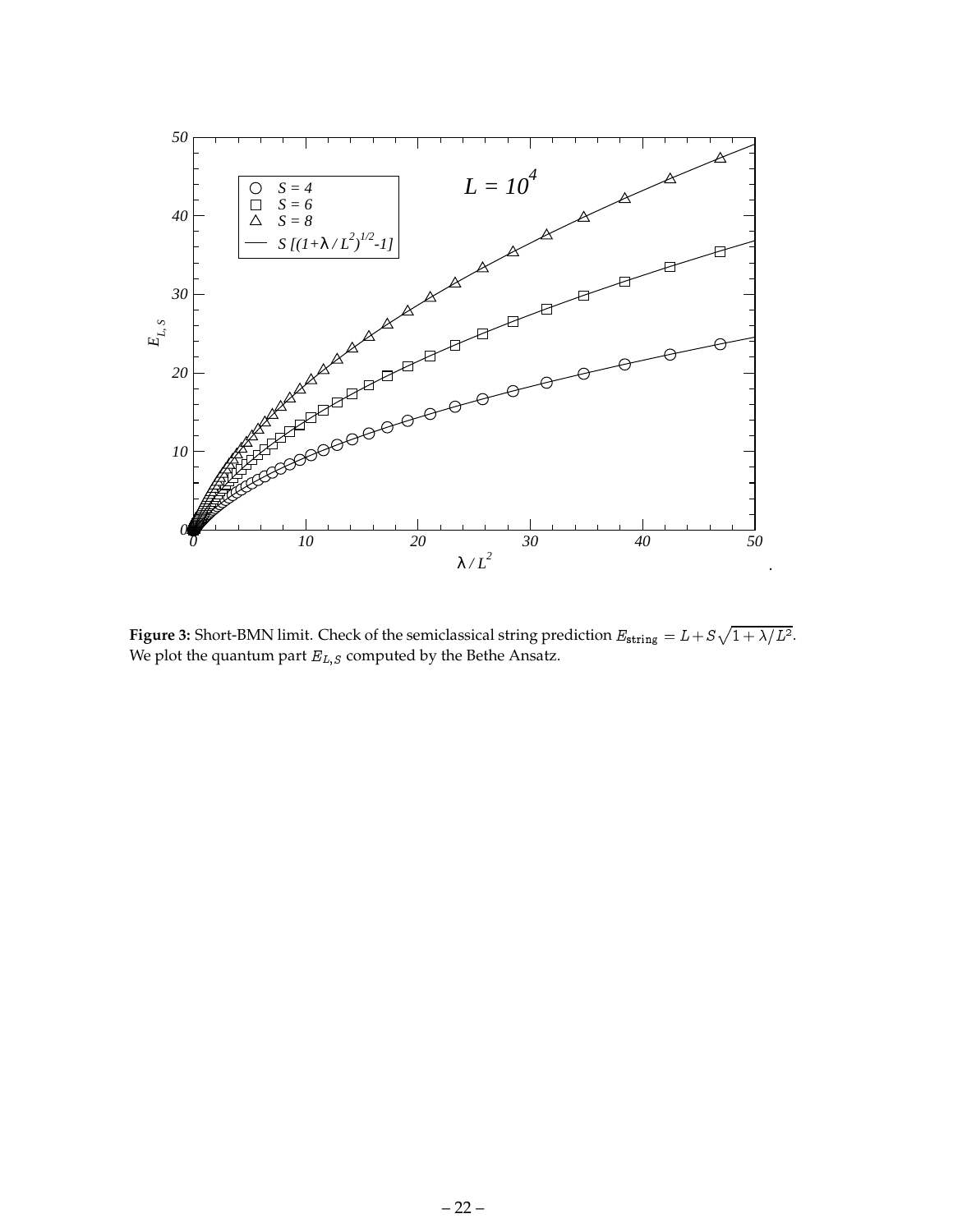<span id="page-24-0"></span>

Figure 4: Long string limit. Logarithmic spin-dependence of the energy at fixed g and increasing S.